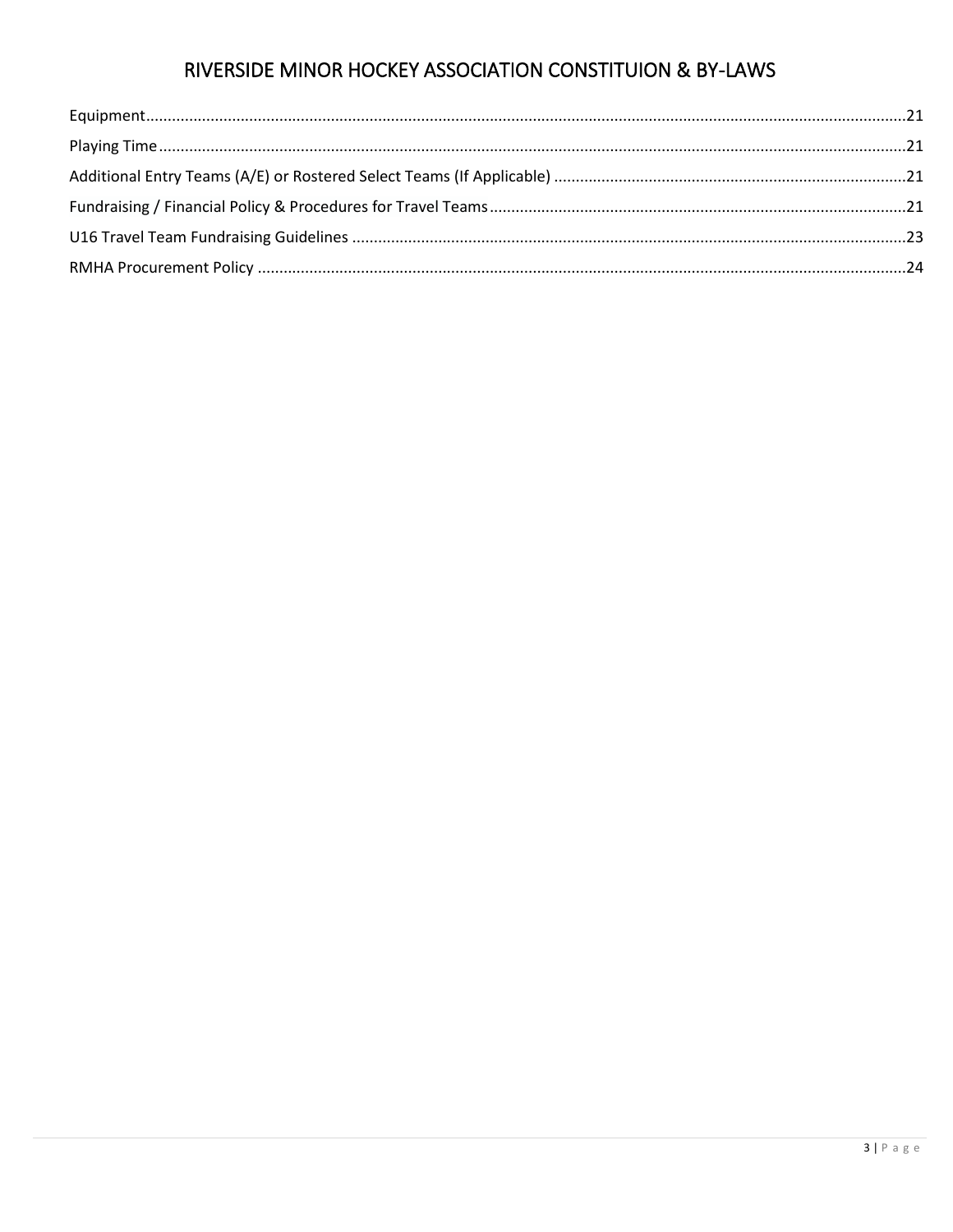# <span id="page-3-0"></span>CONSTITUTION OF THE RIVERSIDE MINOR HOCKEY ASSOCIATION

## <span id="page-3-1"></span>NAME

The name of the organization shall be Riverside Minor Hockey and may be referred to as RMHA.

## <span id="page-3-2"></span>OBJECTIVES

The **objectives** of the organization shall be to promote, govern and improve minor hockey for the youth of the City of Windsor, including residents in the area formerly known as the Town of Riverside and the Township of Sandwich East, and/or other areas assigned by the Ontario Minor Hockey Association, as a member of the Ontario Minor Hockey Association.

## <span id="page-3-3"></span>AFFILIATIONS

RMHA shall have the following affiliations:

- 1. The Association shall be a member of the Ontario Minor Hockey Association (OMHA)
- 2. The Association shall operate in cooperation with the Parks and Recreation Department in the City of Windsor.
- 3. The Association shall operate in cooperation with their Zoned AAA Affiliates as defined by the Ontario Hockey Federation (OHF).
- 4. The Association's Rep / Travel teams shall operate in cooperation with the Bluewater Hockey League.

## <span id="page-3-4"></span>ASSOCIATION MEMBERSHIP

The Association shall consist of:

- 1. All the hockey teams who operate under the jurisdiction of the Association and who comply with the requirements of the Constitution, By-Laws and regulations.
- 2. Life Members
- 3. Board of Directors who maintain an active role
- 4. Honorary members
- 5. Other elected and appointed officials to be determined by the Board of

## <span id="page-3-5"></span>EXECUTIVE OFFICERS

The Executive Officers of the Association shall consist of the President, Executive Vice President, Vice President Travel Division, Vice President House League, Secretary, and Treasurer.

Wherever possible, the Executive Directors shall not be players, managers, coaches, trainers and/or conveners of RMHA teams. Special circumstances can be brought before the RMHA Board of Directors for a vote to approve.

The Executive Officers shall be elected annually by the Board of Directors at the first meeting of the Board of Directors immediately following their election. Secret ballot voting can be used if requested by any Board member.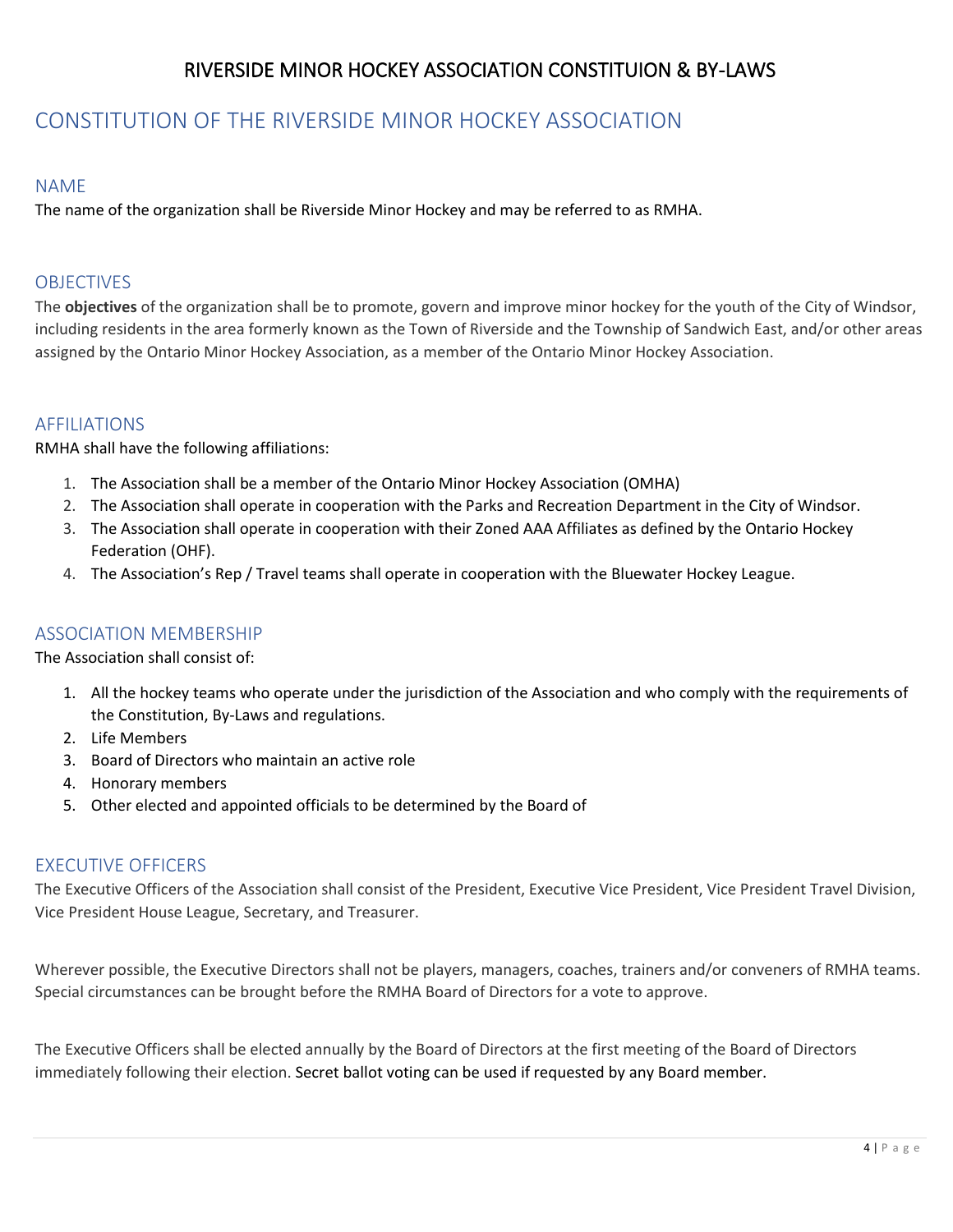To be eligible to stand for election for President, Executive Vice President, VP Travel or Treasurer, a director must have completed a full year as a Board member in the year immediately prior to his standing for one of these positions. In the event that such individual is not available, then the Board of Directors shall elect an existing Board member to fill such a position.

If the position of Treasurer cannot be filled from the Board, the Executive will query the membership for a viable candidate to fulfill the Treasurer or a Bookkeeper role which will be vetted by the Board of Directors prior to Appointment. If the position is filled by a Bookkeeper that person will not be a member of the Executive Committee nor have any voting rights on the Board. The RMHA Board of Directors may also vote to pay a nominal fee for a paid Bookkeeper position.

The Executive Officers shall meet as required to manage the affairs of the R.M.H.A. between regular meetings of the Board of Directors.

The Executive Officers shall appoint all Honorary members, subject to the approval of the Board of Directors.

The Executive Officers, or their designated representatives, shall have the power to suspend or discipline any coach, manager, player, trainer, referee, official or Board Member connected with the association.

## <span id="page-4-0"></span>DUTIES OF THE EXECUTIVE OFFICERS

#### **1. Association President**

- a. Shall preside at all meetings of the Association and Board of Directors with the usual privileges of office.
- b. Assume the role of signing officer for the Association
- c. Shall designate the chairmanship of the meeting
- d. Shall serve ex-officio on all committees.

#### **2. EXECUTIVE VICE-PRESIDENT**

- a. Shall perform the duties of the President in the event of his absence or inability to act.
- b. Shall be one of the signing officers of the Association.
- c. Shall perform such duties as assigned by the President.
- d. Chairman of the Grievance Committee

#### **3. VICE PRESIDENT TRAVEL DIVISION**

- a. Shall represent the Association at all group meetings including AAA Zone meetings as required. Shall be the official contact with the O.M.H.A. and the Travel Teams.
- b. Shall assign all practice times and game schedules for Travel Teams.
- c. Shall apprise the Board of Directors of the operations of the Travel Teams during the season, including the conduct of the players and officials.
- d. Shall investigate and recommend to the Board of Directors participation of teams in tournaments.
- e. Shall convene meetings of Travel Team officials to discuss problems pertaining to the operations of the Travel Teams.
- f. Shall be the chairman of the OMHA-RMHA Travel Division Coaches selection committee.

## **4. VICE PRESIDENT HOUSELEAGUE (MINOR AND MAJOR)**

a. VP Houseleague Minor shall be responsible for the operations of the House League divisions U5 through U11 (Initiation/Mites through Atom) and assign Divisional Conveners.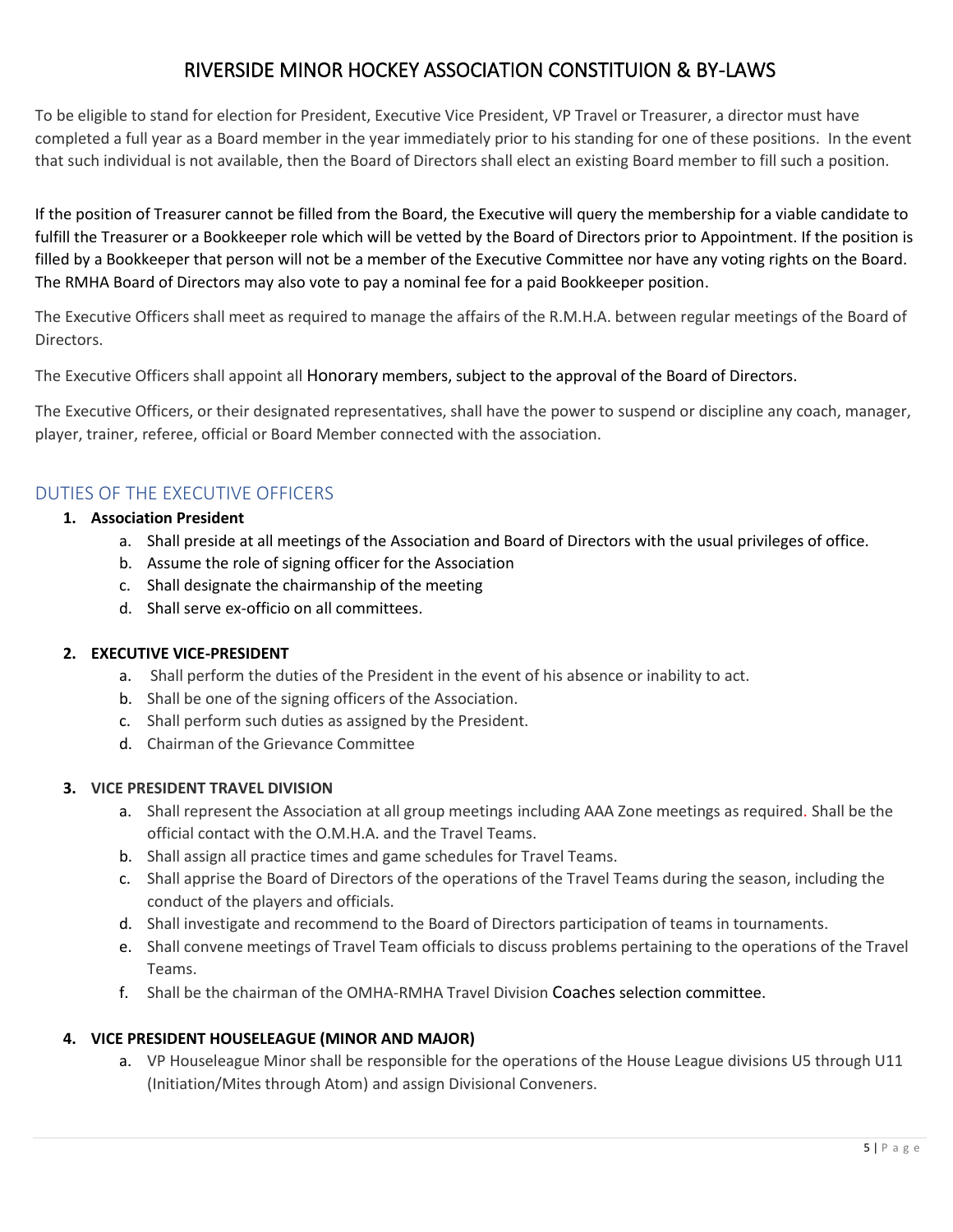- b. VP Houseleague Major shall be responsible for the operations of the House League divisions U13 through U21 (Peewee through Midget/Juvenile) and assign Divisional Conveners.
- c. VP Houseleague Minor and Major shall assign all practice times and game schedules for their respective divisions.
- d. VP Houseleague Minor and Major shall apprise the Board of Directors of the operations of the House League during the season including the conduct of players and officials.
- e. VP Houseleague Minor and Major shall investigate and recommend to the Board of Directors the participation of teams in tournaments.
- f. VP Houseleague Minor and Major shall convene meetings of team officials to discuss problems pertaining to operations of the League.
- g. VP Houseleague Minor and Major shall be the Chairman of the House League Coaches Selection Committee.
- h. In the event only ONE person is available to fill the role of VP House League, the duties above will be managed by that one person.

#### **5. TREASURER (OR BOOKEEPER)**

- a. Shall keep accurate records of all monies received and disbursed.
- b. Shall present a report of year's operations at annual meeting.
- c. Shall present at each Board meeting a current statement of financial condition.
- d. Shall serve on the Budget and Purchasing Committee. (Note: only if member of Executive committee)
- e. Shall be one of the signing officers.
- f. Shall call for committee reports for presentation to the Board. (Note: only if member of Executive committee)
- g. Shall sit in on all fund-raising committees. (Note: only if member of Executive committee)
- h. Shall coordinate the financial returns to any government agency as outlined by the RMHA Auditors.

## <span id="page-5-0"></span>BOARD OF DIRECTORS

The Board of Directors shall consist of eighteen (18) members duly elected by the membership of R.M.H.A. at the annual meeting, and the immediate Past President in an active role. The duties of the Past President shall be designated by the President.

The Executive Officers and Board of Directors shall have control of the affairs of the Association and shall have the power to amend or alter the regulations of the Association and of any House League or Playoff Competition.

The Board of Directors may also fill any vacancy on the Board until the next Annual Meeting, at which time the Membership shall fill the vacancy for the balance of the term. Prior to the Annual meeting the vacancies may be filled in the following order:

- 1. The elections officer having maintained the results of votes cast for the election of Directors for that year shall offer the open Board position to the next unsuccessful nominee in descending order of number of votes.
- 2. If all nominees decline the position, the Board shall solicit applications for the open position, and approve from those applications a candidate by majority vote.

Meeting of the Board of Directors shall be held at the call of the President on not less than twenty-four (24) hours' notice. The President shall call a special meeting, at the request of five (5) Board Members in writing. Only the subject specified in the notice shall be discussed at such a meeting.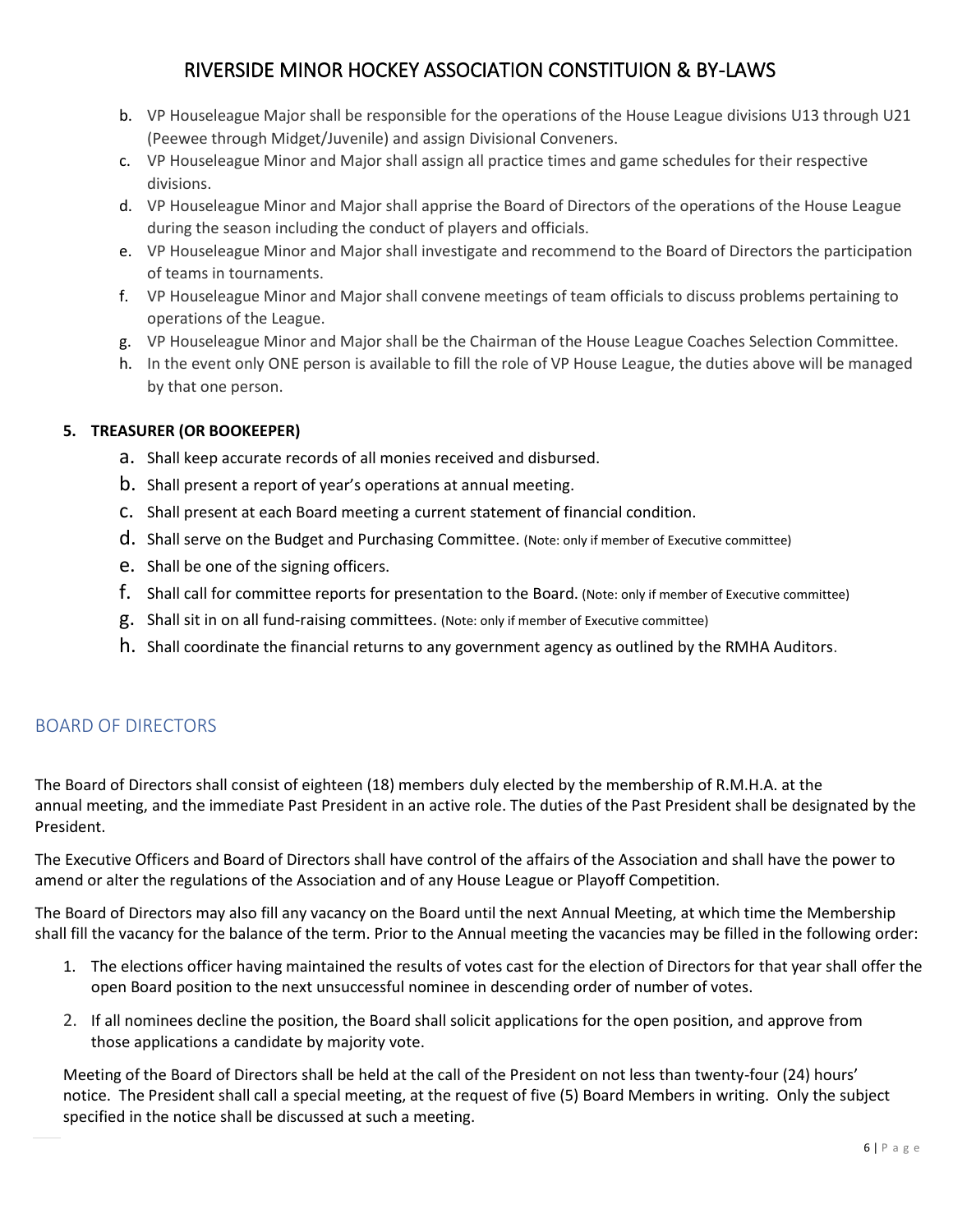Attendance at the Board of Directors meeting shall be limited to those entitled to vote at such meetings, except any other person which the Board of Directors may, from time to time, authorize.

Any Bylaw may be amended, clarified or defined with the approval of ten (10) members of the Board of Directors at the regular monthly meeting following submission and notice of motion procedures.

Every Director or Officer and their heirs, executors and administrators and estate and effects respectively shall from time to time, and at all times, be indemnified and saved harmless out of the funds and assets of the Association from and against

- 1. All costs, charges, expenses whatsoever which such Directors, Officers, and/or operating committee member sustains or incurs in or about any action, suit or proceeding which is brought, commence or prosecuted against them, for, or in respect of any act, deed or matter or thing whatsoever made, done or permitted by him, or in, or about the execution of the duties of his office.
- 2. All other costs, charges and expenses which he sustains or incurs in or about or in relation to the affairs thereof, except such costs, charges or expenses as are associated by his own willful neglect or default.

A Director who is absent for three consecutive meetings of the Board without reasons acceptable to the Board shall be removed. The absence of a Director from four out of any eight consecutive Board meetings shall be deemed to have resigned from the Board of Directors.

The Executive Officers shall have authority to approve payment of bills, covering normal expenses, between regular meetings, subject to the Board of Directors approval at the next meeting.

Directors shall be responsible for the chairmanship of the various committees of the Association, as assigned. Failure to fulfill such responsibilities shall result in the removal of a Director, if approved by a two-thirds (2/3) majority of the Directors at a special meeting called for such purpose.

The Board of Directors of this association must be active members in the association as defined above at the time of their election or appointment. No person that has a child playing minor hockey in another Association will be permitted to be a RMHA Board member. Further, any current RMHA Board Member who has a child playing minor hockey in another Association will be required to step down from the RMHA Board. This does not apply to a child who is playing AAA hockey or who is playing girls hockey. Exceptions to this rule must be brought in writing to the RMHA Executive for final review & decision.

## <span id="page-6-0"></span>QUORUM

A majority of the elected members of the Board of Directors constitutes a quorum at any meeting called.

## <span id="page-6-1"></span>TERM OF OFFICE: BOARD OF DIRECTORS

The Board of Directors shall be elected for a three (3) year term of office. A minimum of six (6) members of the Board shall be elected at each annual meeting of the Association.

## <span id="page-6-2"></span>MEMBERSHIP & VOTING

Voting privileges in the RMHA will be open to the RMHA Board of Directors and the following persons:

- 1. Up to two (2) parents / legal guardians of children registered in RMHA.
- 2. Life Members, immediate Past President
- 3. Directors, Conveners, rostered coaches, managers, trainers and Referee-in-Chief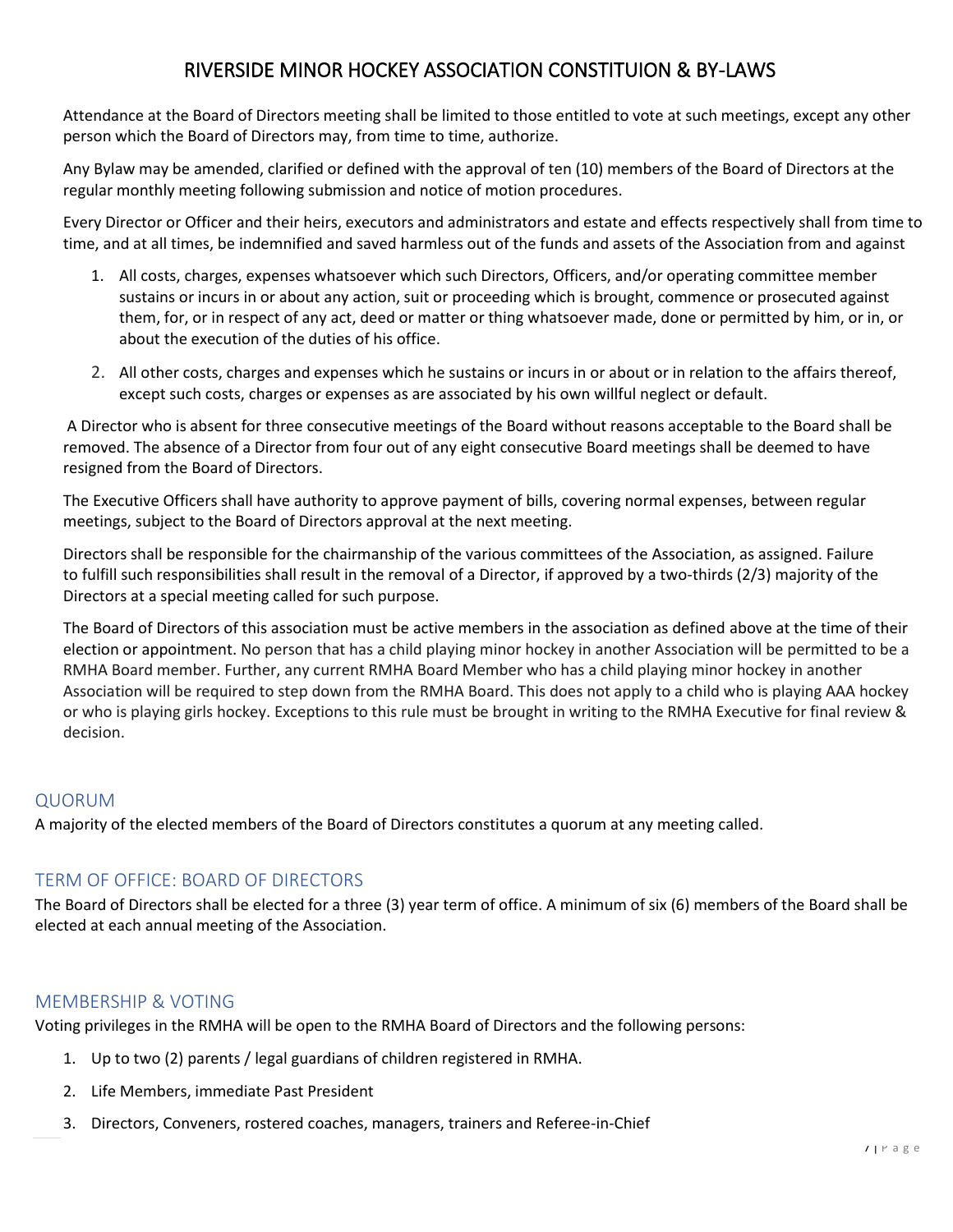4. If a person received pay from RMHA he/she will be eligible to vote.

Voting members must be at least 18yrs of age. Persons under suspension or the parents / legal guardians of a person under suspension from RMHA are not eligible to vote. The membership present at any Annual or special RMHA meeting will rule by a simple majority on any dispute concerning a person's voting eligibility.

## <span id="page-7-0"></span>ANNUAL MEETING

The annual meeting shall be held within two weeks of the conclusion of the playing season.

The notice for the annual meeting or any special meetings of the membership shall be posted no later than seven days prior to the event on the RMHA website and / or social media platforms. Each person attending the annual meeting, or any special meeting must register with the Secretary indicating if they are a voting member or an invited guest with Board approval before the start of the meeting.

## <span id="page-7-1"></span>NOMINATIONS AND VOTING

Each accredited member shall have the privilege of nominating candidates for the Board of Directors.

At all meetings where and when an accredited member is called upon to cast a vote, such voting member must be personally present to cast such a vote and is entitled to one vote only.

There shall be no proxy votes. Persons eligible to be nominated, but unable to be present at the annual general meeting, may be declared to be nominated provided notice of assent, in writing, is filed with the Secretary prior to the meeting.

The Executive Secretary shall keep all records of votes from the AGM for one year.

#### <span id="page-7-2"></span>AUDIT

The membership at the annual general meeting shall appoint auditors to hold office until the close of the next annual meeting and if an appointment is not made, the auditor in office continues until a successor is appointed.

#### <span id="page-7-3"></span>QUORUM

Twenty (20) accredited voting members present at a properly called meeting shall constitute a quorum.

#### <span id="page-7-4"></span>LIFE MEMBERS

Life membership is the highest honour that can be bestowed by this Association and is awarded only for very distinctive service to the Association. Life Members shall be elected at the annual meeting of the Association by two-thirds majority of the members voting thereon. A Life Member shall have full voting rights at all regular, special and annual meetings of the general membership. The President may each year appoint a committee to investigate and nominate any member deemed worthy of such honour.

#### <span id="page-7-5"></span>FISCAL YEAR

The fiscal year shall end on the  $31<sup>st</sup>$  day of May in each year, unless otherwise ordered by the Board.

## <span id="page-7-6"></span>CONSTITUTIONAL COMMITTEE

The President shall appoint a minimum of three (3) directors to the Constitution Committee, one of which shall be the Secretary of the Association (who shall be the Chairman of the Committee), for the purpose of reviewing and making recommendations to the membership for any changes.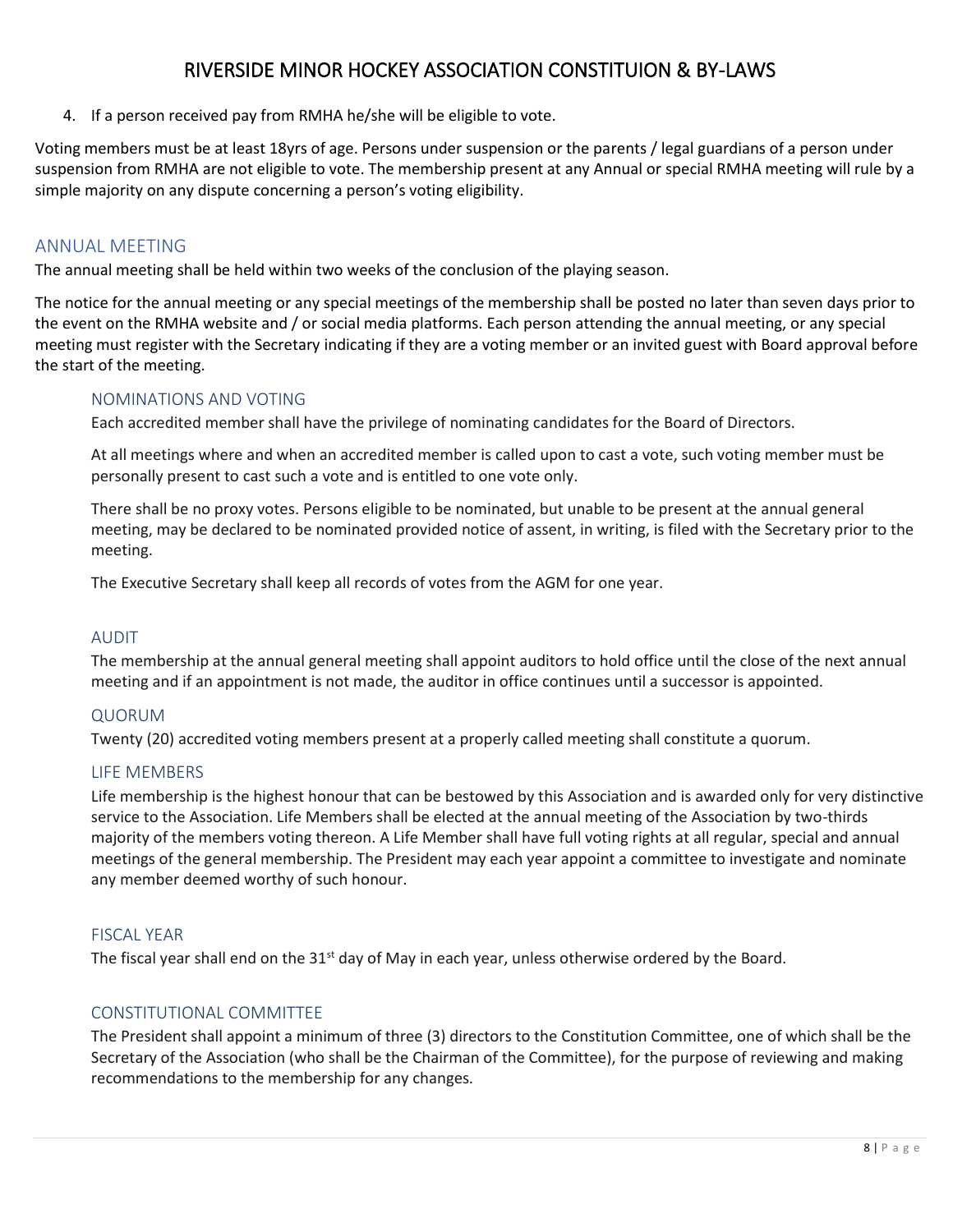#### <span id="page-8-0"></span>NOTICE OF MOTIONS

There will be a call for proposed amendments to the Constitution posted to the RMHA website within the first week of January to remain posted until the last day of February of the same year. Proposed amendments may be received only from the members of R.M.H.A. in writing or by email, with mover and seconder named, by the 1st day of March. When one or more proposed amendments to the Constitution are received, the committee shall prepare and present a resume of all submissions which shall be placed before the general membership at their next regular meeting for adoption, rejection or modification.

## <span id="page-8-1"></span>REGISTRATION

Each year the R.M.H.A. signs an ice rental agreement with the City of Windsor, which covers the upcoming hockey season. Overall registration will be determined in accordance with the number of hours of ice time per week as allocated by the Parks and Recreation Department.

The number of players registered in each division will be determined by the ice time hours assigned to each division by the RMHA Board. Any players wishing to register after a division is full, must go on a waiting list.

## <span id="page-8-2"></span>REGISTRATION REFUSAL

On the recommendation of the Disciplinary Committee the R.M.H.A. reserves the right to revoke or refuse registration to any player based on violations of the R.M.H.A. Constitution, Bylaws or Policies by either a player or their parents or legal guardians.

## <span id="page-8-3"></span>**CORRESPONDENCE**

An R.M.H.A. member bringing a letter to the Board of Directors will be allowed, upon request, a set amount of time if they require further clarification on the issue.

## <span id="page-8-4"></span>MINUTES OF MONTHLY MEETINGS

The minutes for all regular monthly (excluding Executive) RMHA Board of Directors' meetings will be published on the RMHA web site no later than 2 weeks following approval of the minutes by the Board of Directors. Full disclosure of the minutes will be limited to regular RMHA business concerns. Issues/ decisions relating specifically to individual coaches/ players/ or members will not be published.

## <span id="page-8-5"></span>**POLICIES**

RMHA will consolidate all polices into the Policies section of this document. Policies set forth by the OMHA and RMHA will be included in this section. Policies can be added as necessary in accordance with Hockey Canada, the OHF or the OMHA.

Policies to be included:

- Dressing Room Policy
- **Confidentiality**
- Social Media Policy
- **AP Policy**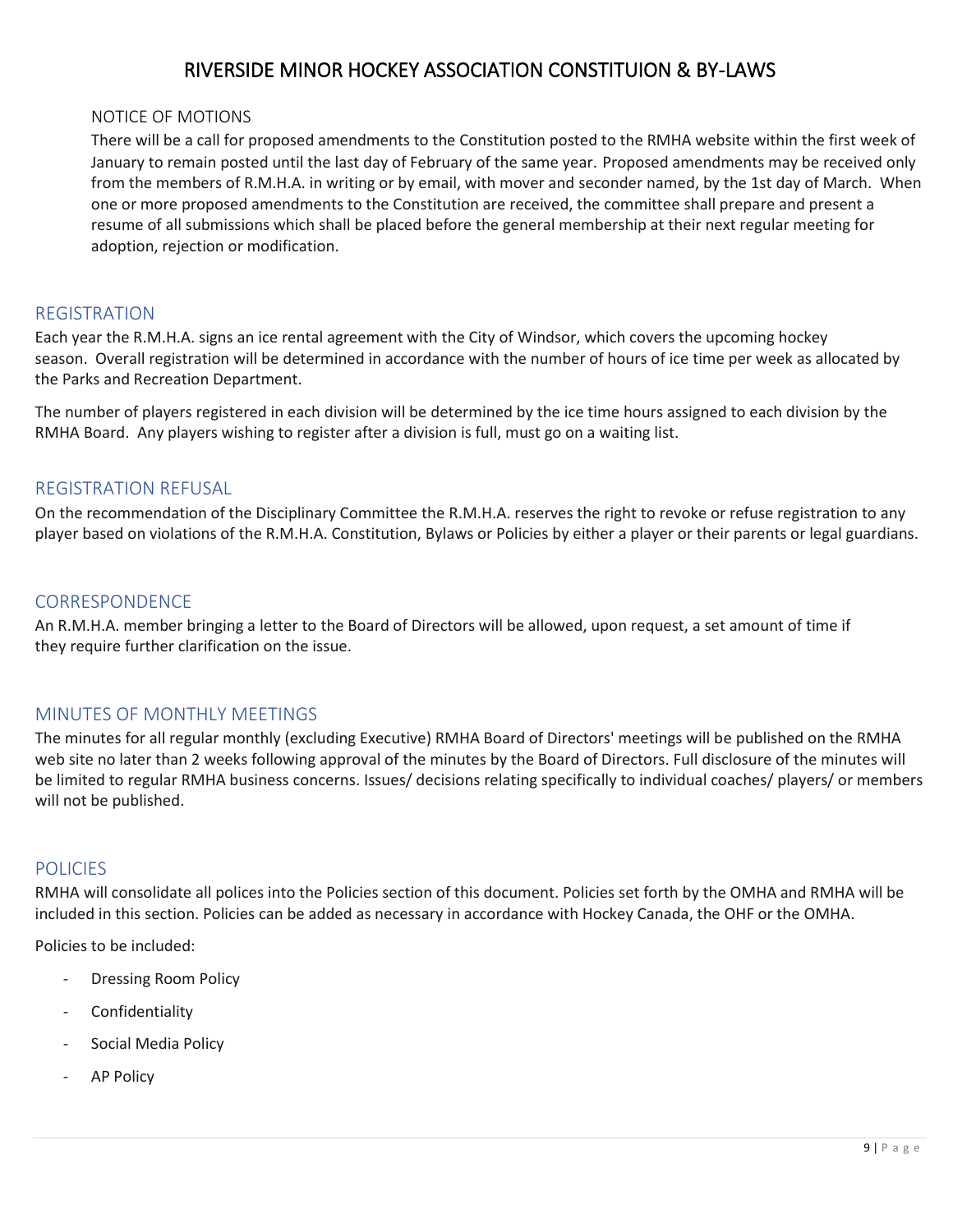## <span id="page-9-0"></span>BY-LAWS & RULES OF OPERATION

## <span id="page-9-2"></span><span id="page-9-1"></span>GENERAL RULES & REGULATIONS

#### AGE LIMITS

Age limits for each division are mandated by Hockey Canada and the OMHA. Each age is calculated as of December 31<sup>st</sup> of the current playing season.

| <b>CATEGORY</b> | <b>FORMERLY KNOWN AS</b> |
|-----------------|--------------------------|
| U7              | MITES / INITIATION       |
| U8              | <b>MINOR NOVICE</b>      |
| U9              | <b>NOVICE MAJOR</b>      |
| U <sub>10</sub> | <b>MINOR ATOM</b>        |
| U11             | <b>MAJOR ATOM</b>        |
| U12             | <b>MINOR PEEWEE</b>      |
| U13             | <b>MAJOR PEEWEE</b>      |
| U14             | <b>MINOR BANTAM</b>      |
| U15             | <b>MAIOR BANTAM</b>      |
| U16             | <b>MINOR MIDGET</b>      |
| U17             | <b>MAJOR MIDGET</b>      |
| U18             | <b>MAJOR MIDGET</b>      |
| U19             | <b>JUVENILE</b>          |
| U <sub>20</sub> | <b>JUVENILE</b>          |
| $1121*$         | <b>JUVENILE</b>          |

\*NOTE: Age limits for Juvenile Travel hockey are dictated by the OMHA

Overage Juvenile Houseleague players may be accepted at the discretion of the RMHA Board. All players may be required to produce a proof of age at the time of registration.

#### <span id="page-9-3"></span>REGISTRATION

Registration for hockey programs will be held at a time set by the Board excepting that covered by Section NEW RESIDENTS of the Bylaws.

OMHA players must live within the bounds of the former Town of Riverside and any extensions as approved by the OMHA. In the event of eligibility disputes, the decision of the Registrar or appropriate Convener shall prevail until referred to the Board for action.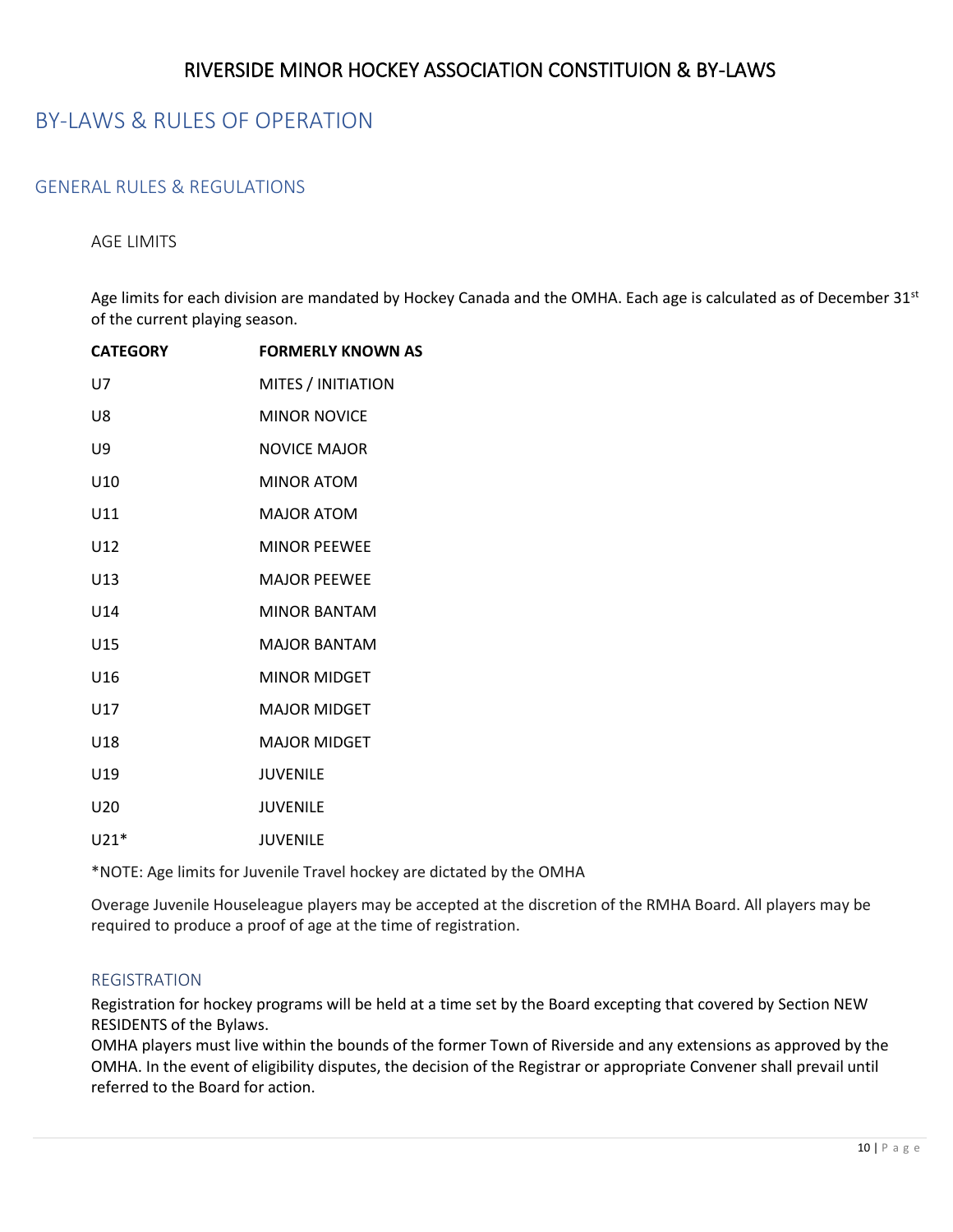All players must be registered in each season that a player participates by his parent, guardian or legal self. A late registration fee may be applied at the discretion of the Board.

No player shall try out for any team without registering. No refunds will be issued after the 6th week of the start of the season.

#### <span id="page-10-0"></span>NEW RESIDENTS

Players moving into the boundaries of RMHA after the start of any season may be given consideration to register at any time, regardless of any registration deadline, and may be placed on a team in their appropriate league by the Convener or VP Travel having due regard to the balance of teams in said league in accordance with rostering guidelines from the OMHA.

#### ICE TIME

It shall be the responsibility of the Board to allocate ice time for each division and category as per the contracted allotment of ice provided by the City of Windsor.

#### <span id="page-10-1"></span>DISCIPLINE

A Discipline Committee shall be established with the Executive Vice President as Chairman. A minimum of two people shall be appointed to the Committee by the Executive Vice President. The Committee shall be empowered to assess disciplinary action against any RMHA. member, up to and including disciplinary action, suspension, or discharge from membership, from any and all RMHA functions for conduct which contravenes the Constitution and Bylaws, Code of Conduct, Policies and Procedures, or any discreditable behaviour on or off the ice while representing RMHA. All matters referred to the Committee shall be in writing.

Any player, parent or guardian who interferes physically, verbally or otherwise in any way with a Coach, Manager, Convener, Referee or Player shall be accountable to the Executive Vice President of RMHA.

Any team official, player or spectator who violates the Constitution, By-laws, Code of Conduct or Playing Rules of RMHA may be suspended or membership revoked at the discretion of the Executive Vice President of RMHA and his Discipline Committee.

The VP Houseleague and VP Travel in conjunction with a discipline committee shall have the authority to review all major suspensions and add games to the suspension if warranted.

#### <span id="page-10-2"></span>FUND RAISING

All fundraisers must be approved by the Board of Directors.

Travel Teams: Requests for fund raising must be submitted using the appropriate form to the Vice President Travel Division. The form must include dates, locations, the type of event and the intended use of funds raised from the event proposed.

Any funds accumulated by non-approved fundraising will be forfeited to the RMHA Board.

All donations must be made payable to RMHA and will be returned to the team that they are intended to by the treasurer / Bookkeeper of RMHA. Donations must not be solicited from RMHA.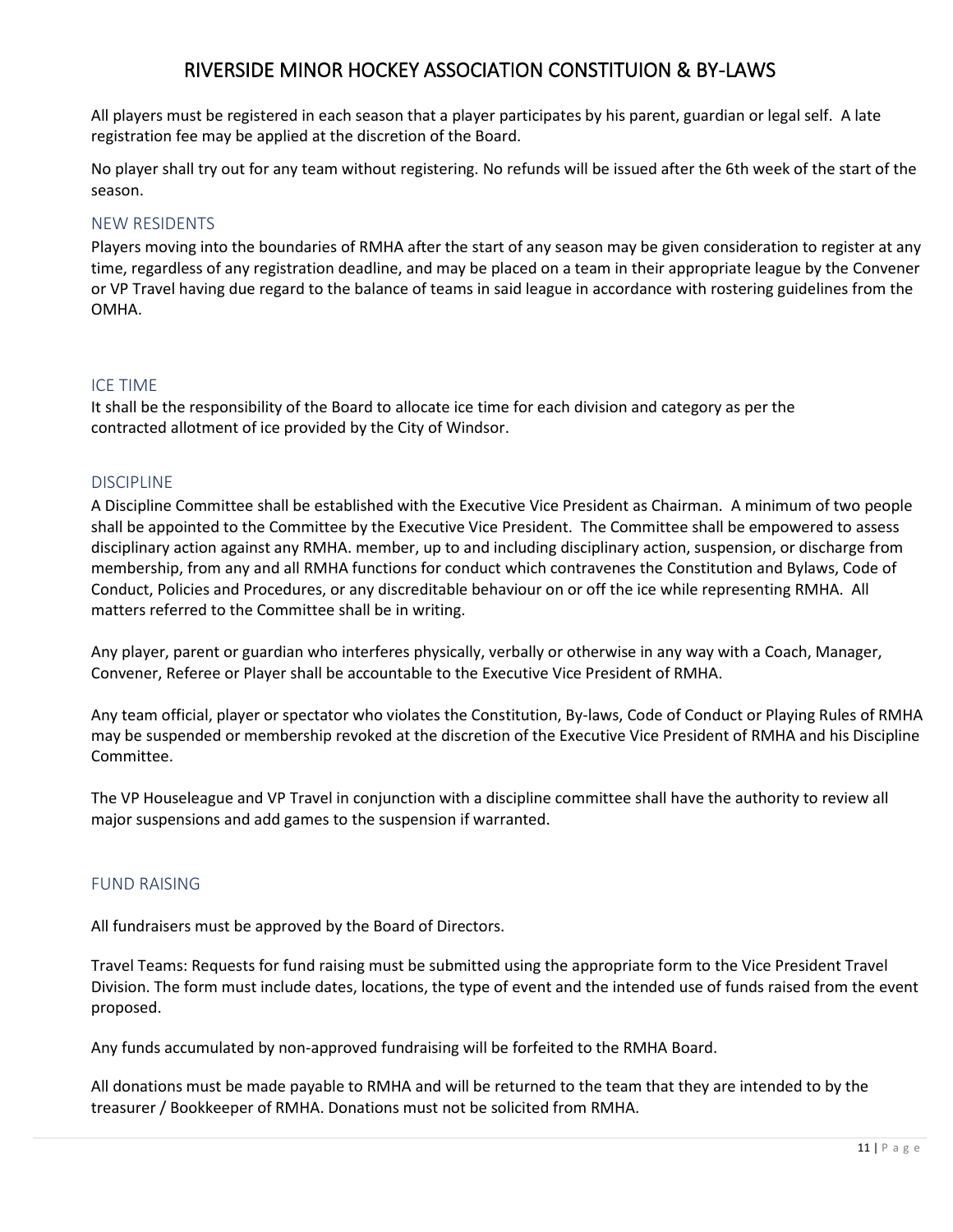RMHA sponsors MUST NOT BE SOLICITED. Advertising banners must comply with the Banner Policy (see Travel Managers Guide for details)

#### <span id="page-11-0"></span>SPIRIT WEAR

All team apparel and merchandise fall under the guidelines of RMHA. All merchandise and apparel must be paid for with team funds. All team apparel must be approved by the RMHA Board of Directors prior to purchase. RMHA spirit wear and team apparel must be purchased through an RMHA authorized dealer. RMHA approved spirit wear or merchandise must not be substituted, changed or altered in anyway without board approval. **Teams who deviate from this policy are subjected to a \$350 fine.**

An exception may be made for any Travel Team, U10 through U21 that wins an OMHA championship. The Board may design and purchase a special jacket or memento in recognition, providing funds are available. Said jackets or mementos will be restricted to the actual players' list plus Coach, Assistant Coach, Manager, Trainer or any Affiliated Player who roster for the Championship Series. Said jackets or mementos will also maintain RMHA colours and logo.

#### <span id="page-11-1"></span>AMENDMENTS

Notice of new Bylaws or amendments must be submitted in writing to the Board at the meeting immediately prior to the next Board meeting. No action is to be taken or motion passed by the Board contrary to any Bylaws or Constitution without amending these articles by means of a process laid down for such amendments.

No personal arrangements or gentlemen's agreement may by contracted or carried out between Coaches, Conveners, or other persons involved in RMHA contrary to any part of the Constitution, Bylaws or motions passed by the Board.

#### <span id="page-11-2"></span>MAILING LISTS

No mailing lists of any type may be handed out to any individual or group without the unanimous consent of the Board.

Any member of the RMHA who comes into the possession of said lists is not to use them for other than RMHA business.

#### <span id="page-11-3"></span>PLAYERS WHO QUIT OR FAIL TO REPORT TO A TEAM

Any registered player who quits any RMHA team after December 15, shall not play on any RMHA team for the balance of the season and is not entitled to any refund as per registration policy. Any travel team player who is placed in the House League before December 15 on a "one for one" basis and does not report to the House League also forfeits his right to play on any RMHA team for the balance of the season.

#### <span id="page-11-4"></span>CONFLICT OF INTEREST

Every member who directly or indirectly has an interest in a proposed or existing contract or transaction or other matter relating to the Association, shall make a full and fair declaration of the nature and extent of the interest at a Board meeting.

The declaration of a conflict of interest shall be made at the Board Meeting at which the question of entering into the contract or transaction or other matter is first taken into consideration, or if the Director is not at the date of that Board Meeting interested in the proposed contract or transaction or other matter, at the next Board Meeting held after the Director assumes the office.

After making such declaration, no Director shall vote on such a contract or transaction or other matter, nor shall he or she be counted in the quorum in respect of such a contract or transaction or other matter.

Every Director and Officer of the Association shall respect the confidentiality of matters brought before the Board for consideration.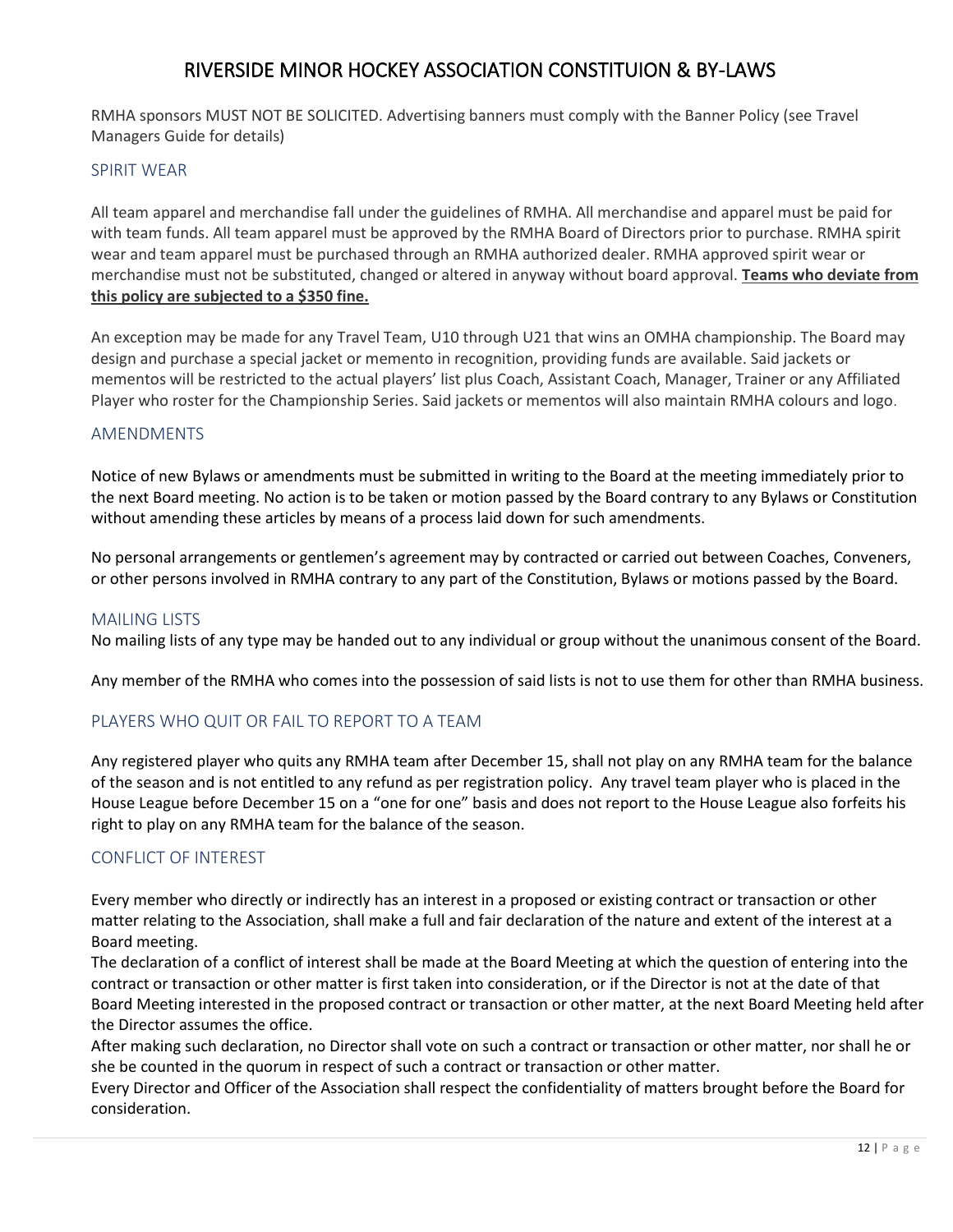#### <span id="page-12-0"></span>**TROPHIES**

The Association shall retain possession of all trophies , crests or other awards to acknowledge championships within the RMHA, and shall keep them on display in the RMHA trophy cases or inside the RMHA arena facility.

#### LEGAL CONFLICT

Any member who is involved in an active legal dispute / conflict resolution with the association or the OMHA shall be prohibited from participating in any RMHA function **or** activity until such time as the legal dispute has been resolved. Any member of that member's immediate family may also be prohibited from participating in any RMHA function or activity until such time as the legal dispute has been resolved. After the legal dispute has been resolved, RMHA may choose to lift said ban or extend depending on the outcome.

#### <span id="page-12-1"></span>REFUNDS

As per the Registration policy, no refunds will be granted after Oct 31st of the current season. Refund requests prior to that date will be subject to a \$40 administration fee and may also be subject to a pro-rated ice usage fee.

Players who request to de-register due to a season-ending injury will be given consideration after the Oct 31st deadline. Partial refunds or rebates will not be granted to players who sustain an injury but are able to return to play.

## <span id="page-12-3"></span><span id="page-12-2"></span>HOUSELEAGUE

#### TRANSFERS

Transfers may be made at the discretion of the league Convener concerns in order to maintain balance within the league subject to the approval of the Vice President House League and shall be made by completion of the sixth league game and prior to the beginning of the seventh league game. Exceptions may be made by the Divisional Convener with the approval from the Vice President House League. However, the Vice President House League may make additional moves at the requests of the Convener in order to balance a division.

#### <span id="page-12-4"></span>Age Limit Exceptions

Players must play within their own age division and are not allowed to move up or down. Exceptions may be made when a player is not suitable for their own age division with the approval of the Vice President House League and the concurrence of the Conveners involved.

#### <span id="page-12-5"></span>Player Qualification

A player must take place in at least five (5) league games before he is qualified for the playoffs. If a player has been carded as a junior player, he cannot return to play RMHA House League after January 15.

#### <span id="page-12-6"></span>Prompt Starting

Teams must be ready to start on time and games must be finished within the allotted time.

The Convener of each league must provide reliable timekeepers and scorers for each division. Playoff games may be adjusted as required to allow for overtime. Vice President House League shall lay down rules regarding ties at the end of regulation time prior to the start of playoffs, subject to Board approval.

#### <span id="page-12-7"></span>Official Scoring

An official scoring record showing date, teams, scoring and penalties for each game must be signed by the Scorer and Referees and submitted to the league Convener immediately following each game. When a player's name appears on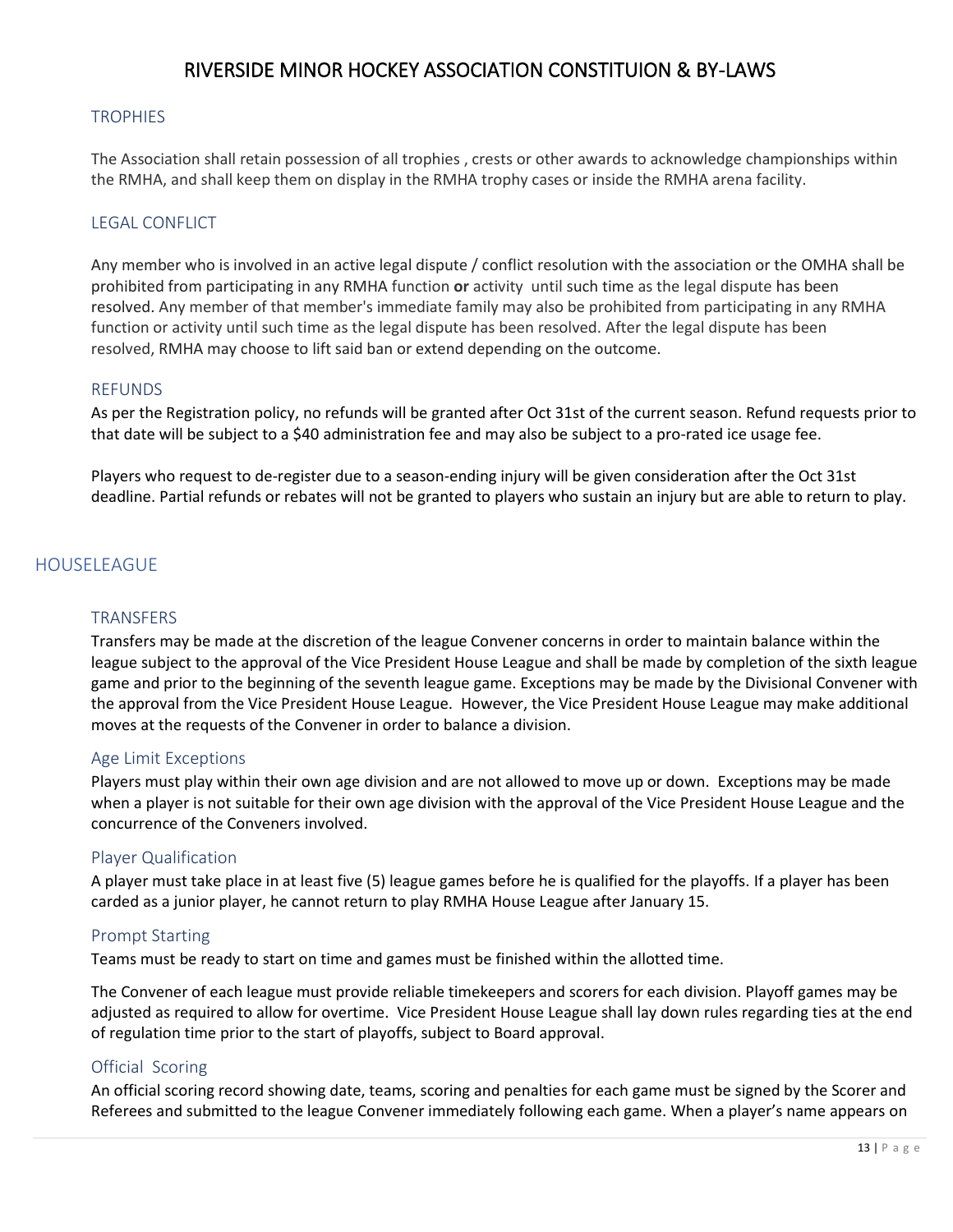the official scoring record and is in attendance, they shall then be credited with taking part in that game regardless of any injury in the pre-game warm-up. Referees must sign and give full report on the score sheet of all misconduct and match penalties. The Vice President House League shall keep a record of all such penalties.

### <span id="page-13-0"></span>Forfeitures

If a team has less the nine (9) players, the game shall be declared forfeited and so stated on the score sheet. Exceptions may be made at the discretion of the Convener.

## <span id="page-13-1"></span>Equipment

Sweaters may be used for RMHA approved games and practices only. The use of sweaters for any other function must be approved by the divisional Convener. Sweaters are the responsibility of the Coach, Manager, or responsible delegate of each team and are to be returned to the equipment room following each game unless otherwise approved by the respective Convener.

Goal tending equipment is to be used for league, exhibition games and practices only.

Players not returning sweater or equipment to their coach, manager or responsible delegate or removing same equipment from the arena without permission shall be liable for suspension. While participating in RMHA games/practices all players must wear the protective equipment as outlined in the CHA Trainers Manual. This equipment will include a CSA approved helmet and face mask, approved mouth guard, BNQ certified neck guard, jersey, shoulder pads, elbow pads, hockey gloves, hockey pants, jock/Jill athletic supporter, shin pads, shin pad socks, skates and stick. Goalie equipment will include a goalie mask with attached throat guard, body armour, blocker, trapper, goalie pads and goalie stick. The coaching staff will ensure that all players are properly equipped before going onto the ice.

Equipment may be borrowed during the off-season by RMHA teams and players provided it has been signed for by the borrower and approved by the Equipment Manager.

#### <span id="page-13-2"></span>Protests

Copies of all protests and evidence in support thereof must be sent to the Grievance Committee in writing by the league Convener within 48 hours after the game in question. Upon receipt of the protest, the Grievance Committee shall immediately contact the protested club who shall have 36 hours to file a defense with said Committee and protesting club. On all protests, both Coaches are required to be present before the Grievance Committee and will be notified of the decision in writing.

During playoffs, the President may waive the Grievance Committee requirement and deal with protest at his discretion should the Grievance Committee be unavailable.

#### <span id="page-13-3"></span>Conveners

The Vice President House League shall appoint, with concurrence of the Board, one Convener for each Division.

The President shall appoint a Convener of Referees. A Convener or Assistant Convener may not be a Coach or Manager in the same league. Conveners shall be at the arena 30 minutes in advance of their games. Conveners shall contact the Equipment Manager if new equipment is required. Conveners shall appoint a delegate to handle a team in the absence of its officials. Conveners shall be responsible for all money, equipment, forms and records for their league.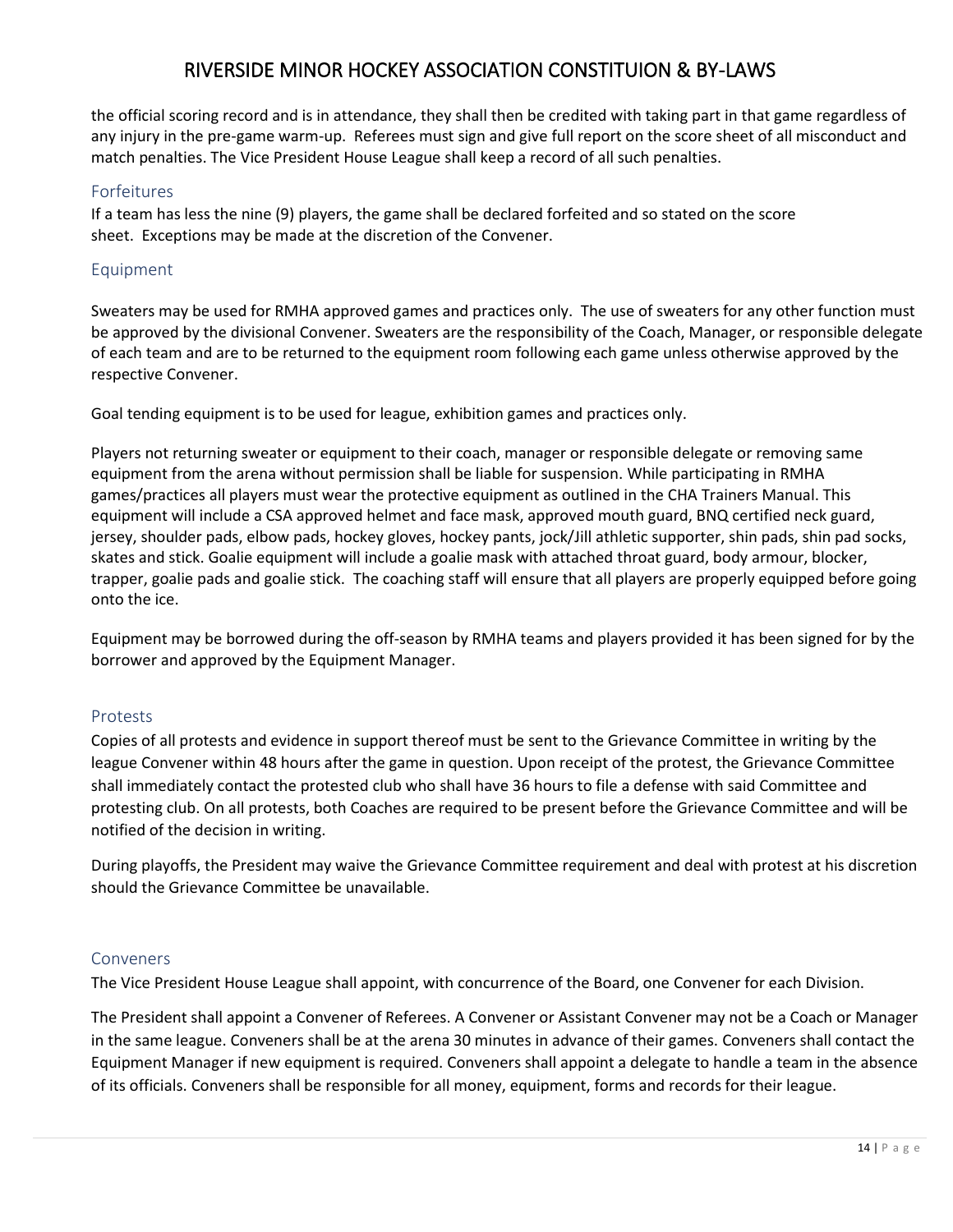Conveners shall collect all game reports for exhibitions played by their League within one week of said games. Failure of team officials to supply these reports will make them liable for suspension.

Conveners shall have full authority over coaches, managers and players. They shall not question decisions of referees. Conveners shall return all locker room keys to the Equipment Convener at the conclusion of the playoffs. To assist in their duties, a Convener may appoint an assistant. They will also keep accurate record of all scoring points of all players in the league.

Conveners shall meet their coaches and managers at least twice during the playing season; once at the beginning of the playing season and again prior to the playoffs. The purpose of these meetings is to provide closer communication between personnel, to resolve any league problems and to be brought up to date on Bylaws of RMHA.

Where refereeing is in dispute, the Conveners will submit a written report to the Vice President House League who will report such incident to the Convener of Referees for corrective action. Any unresolved problem shall be referred to the President for necessary action. The Convener shall have authority in the assigning of players to the league teams, with the teams balanced between the number of first year and returning players. Where practical, returning players in each league will be grouped together with players with whom they played the previous year. With the approval of the Vice President House League, each division shall use the draft system to balance their league at a time to be determined by the VP Houseleague.

## <span id="page-14-0"></span>Coaches and Managers

In each League, Coaches will be appointed and be responsible to the respective Convener with the approval of the Vice President House League.

Shall be responsible for the discipline and behaviour of their teams before, during and after the game until the team has left the dressing room.

Shall be responsible for returning all equipment and sweaters to the Convener of their league. Must familiarize themselves with the Constitution, Bylaws and Playing Rules of RMHA. Must ensure that each player on their team, regardless of ability, shall be given equal ice time.

If a Coach or Manager:

- 1) walks on the ice surface during a game without being called on by a referee,
- 2) yells at or abuses referees,
- 3) does not give their players equal ice time,

 he shall be suspended by the Convener for the balance of said game and the team's next game. On a second offense of this nature, he shall be dismissed for the balance of the season. An exception to (1) would allow U9 and below, team officials to act as on ice instructors during games with the approval of the Convener(s).

## <span id="page-14-1"></span>Player Discipline

If any player in any league:

- o talks back or abuses the referee, coach or Convener
- o uses their stick, equipment or puck as a weapon to intimidate or injure a referee, coach, Convener or another player they shall immediately be removed from that game and such action shall be reported to the VP Houseleague for further action.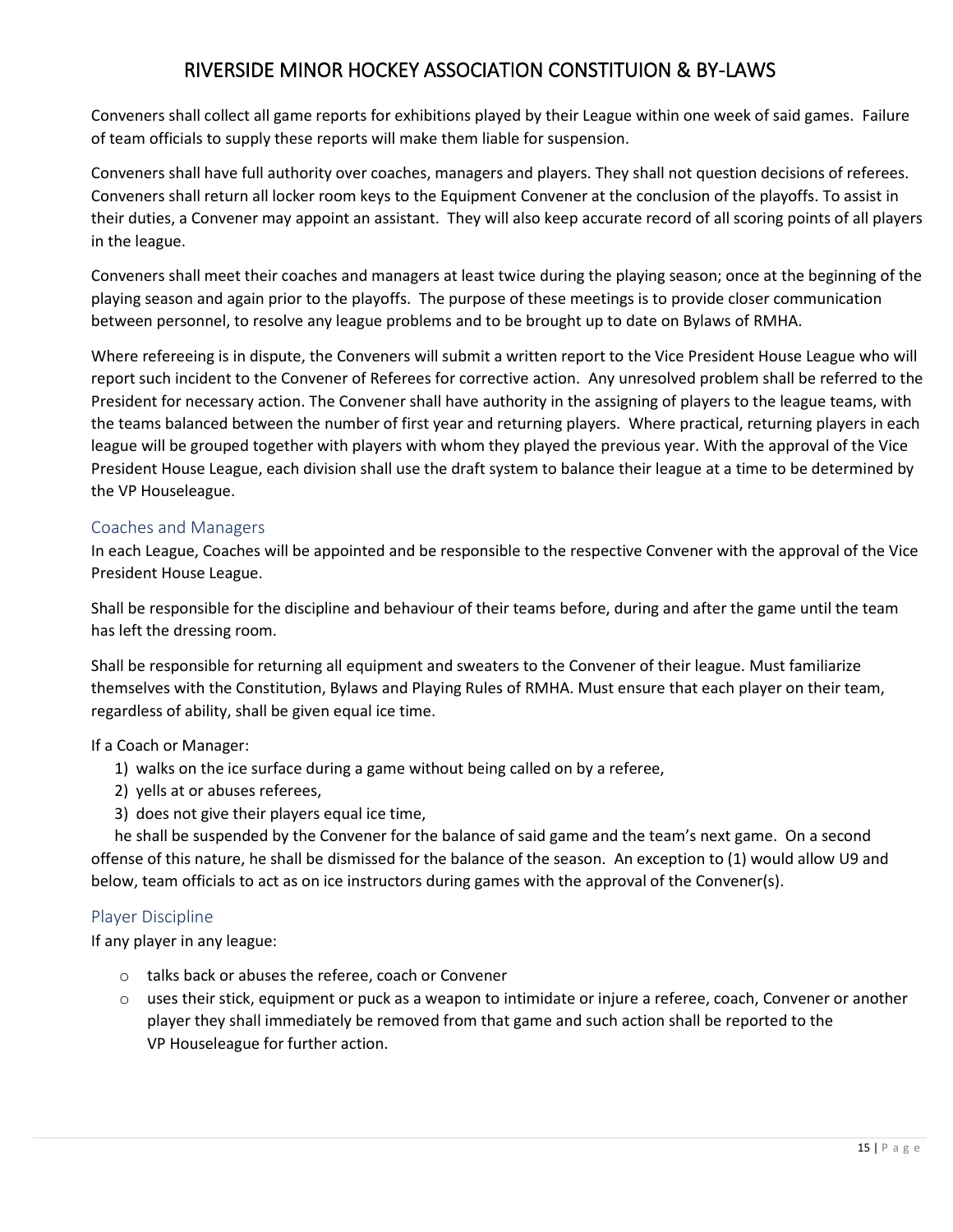Any player assessed a game or gross misconduct penalty will automatically be suspended from the next league game pending further action by the Vice President House League. The manager or coach of their team is responsible for seeing that this is enforced.

A coach shall recommend in writing to his Convener a one game suspension for any of his players for the following reasons:

- 1) Insubordination
- 2) Lack of Interest
- 3) Poor co-operation
- 4) Improper language
- 5) Smoking, drinking or use of any illegal substance in the dressing room or on the bench.

It is the coaches responsibility to see that no player is allowed on the ice when the ice-resurfacing machine is in operation. Any player on the ice during the ice surfacing operation will be suspended for that game by either the coach or the Convener of that league.

Any player who is assessed three penalties in one game shall be expelled for the remainder of the game upon receiving the third penalty. The Convener is responsible for seeing that this is enforced.

## <span id="page-15-0"></span>Exhibition Games

All House League teams will be allowed to participate in not more than two exhibition games per month, provided approval has been given in writing by the Convener of the league in question. A team participating in such an exhibition game shall play with only the players assigned to the participating team.

Any coach, assistant coach, or manager who in any way participates in more than two exhibition games per month for any House League team shall be forthwith suspended and be subject to disciplinary action by the Board of Directors.

#### <span id="page-15-1"></span>Tournaments

No Houseleague team will be allowed to enter a tournament (including a RMHA hosted tournament) without approval of the RMHA Board of Directors. Houseleague teams wishing to enter tournaments should submit their application in writing, including the Tournament's name, date, and OMHA Tournament Sanction Number to the Vice President - Houseleague.

No Houseleague team may participate in more than two tournaments per year.

All Houseleague teams shall follow all OMHA Tournament Regulations including participating with a NCCP Certified Coach and a HTCP Certified Trainer.

## <span id="page-15-2"></span>Player Rotation

The following schedule is the way player positions will be allotted depending on the number of players present at each game. In the leagues U9 and U11 it must be strictly adhered to, as the horn may allow for complete line changes.

|    |          | n |          |
|----|----------|---|----------|
|    |          | n | Rotate 5 |
|    |          | n |          |
| 13 |          | n |          |
|    |          |   | Rotate 5 |
|    | Rotate 7 |   |          |
|    |          |   |          |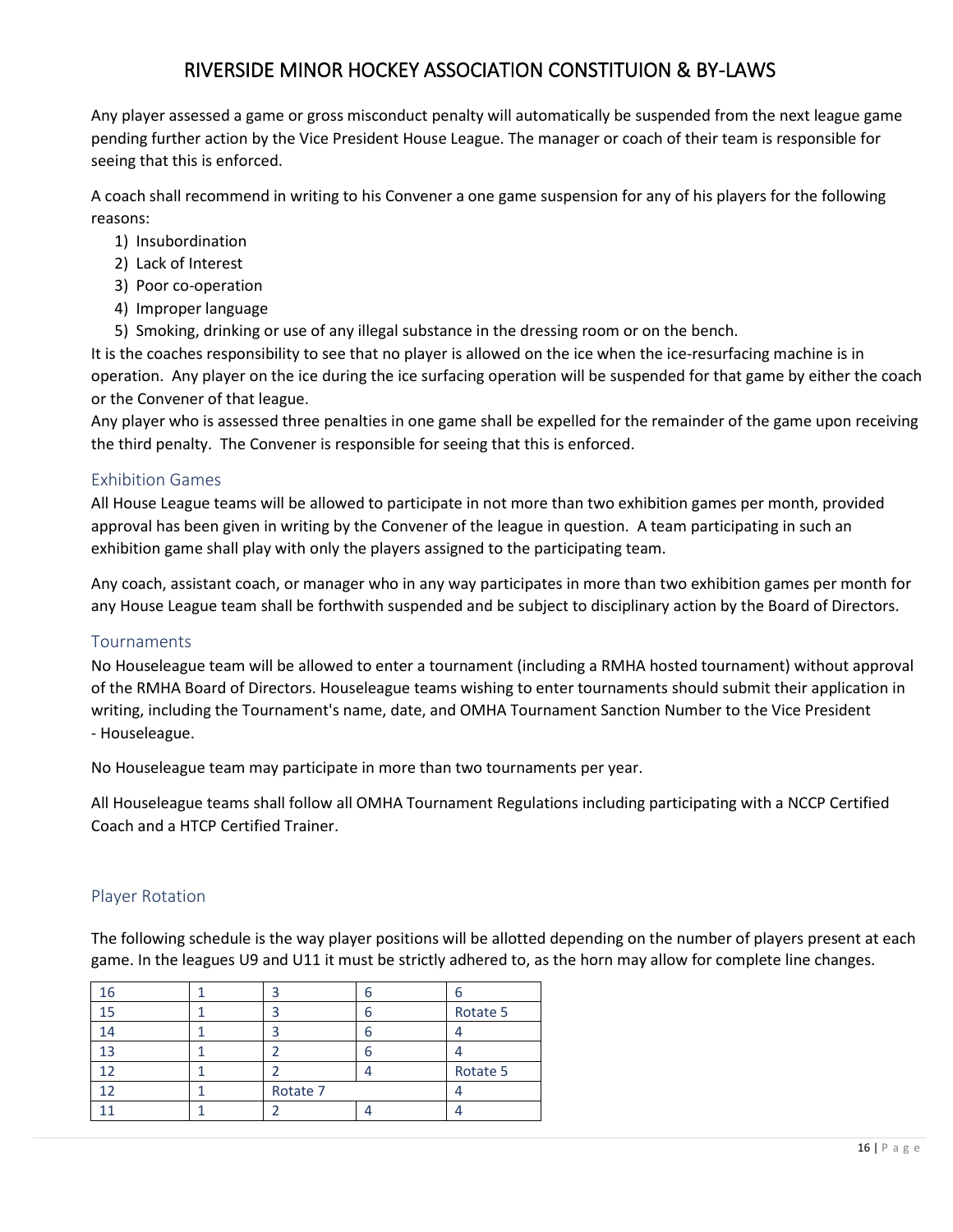|  | Rotate 5 |  |
|--|----------|--|
|  | Rotate 6 |  |
|  | Rotate 5 |  |

With either 9 or 10 players, it is evident that a player will remain on the ice for a second line. In no way, however, will they be allowed on the ice for more than two consecutive lines.

A player must be dressed and ready to play by the start of the third shift.

The below points apply to U9 and U11 Houseleague teams only

- a. Each player on their team, regardless of ability, shall be given their fair turn on the ice. This includes all regular and playoff games. If this is not strictly adhered to, the coach or manager will be warned by the convener to correct his rotation and if the offence occurs for a second time, the coach or manager will be suspended for the balance of this game and the next league or playoff game. Any subsequent offence of this rule will be cause for dismissal.
- b. Each manager or coach is required to provide the timer or scorer, a complete line-up before each game. Once the team line-up has been submitted to the Scorer, it must be played that way. If an assigned player is to play centre, right wing, left wing, right defense, left defense, this is the position the player shall play for the whole game. The position of the player must be shown on the game sheet.
- c. Player changes are permitted in emergencies only, such as loose or broken equipment, or injury. If an emergency arises, where a player must come off the ice, they shall be replaced by a player from the next line out who plays the same position. When the above replacement goes on the ice, when only one minute or less remains before line change, they shall remain on the ice until the next line, his regular line.
- d. The player coming off the ice due to an emergency cannot return to the ice if there is less than one minute before line change. They shall wait until the next time his original line goes on the ice.
- e. Where the replacement plays two or more minutes on the other line, they shall play with that line for the balance of the game, and their place on their original line be taken by the player who came off the ice due to the emergency. When a player comes off the ice due to injury, and cannot return to play, the coach shall alter his original line-up to a new line-up based on the remaining players and shall notify the convener and scorer immediately of the change.
- f. The Horn System may be used in the U9 and U11 House League to signal a line change. The two-minute horn will be used in the U11 Division for stop time and three-minute horn will be used for running time in the U9 Division. In both cases when the horn sounds the play is automatically dead. Exceptions to the horn system may be made subject to the approval of the Convener and Vice President House League.
- g. In U9 and U11, when a penalty is called (with the horn system), the penalized player will serve the penalty on his/ her next shift out. However, if it is his/ her last shift of the game, he must go directly to the penalty box. Without the horn system, a penalized player goes directly to the penalty box to serve his/ her penalty.
- h. In the last three minutes of the game, pulling a goal keeper requires the replacement shall be a player from the next line change.
- i. During league play, where the goal keeper is injured or thrown out of the game, another player on his team shall be equipped with the helmet and face mask, the goal gloves, chest protector and goal stick to continue play until a replacement goal keeper is dressed.
- j. During playoffs, when the goal keeper is injured or thrown out of the game, the clock shall be stopped for five minutes to allow for equipment change. Extra equipment will be at the bench during playoffs. All equipment must be changed off ice.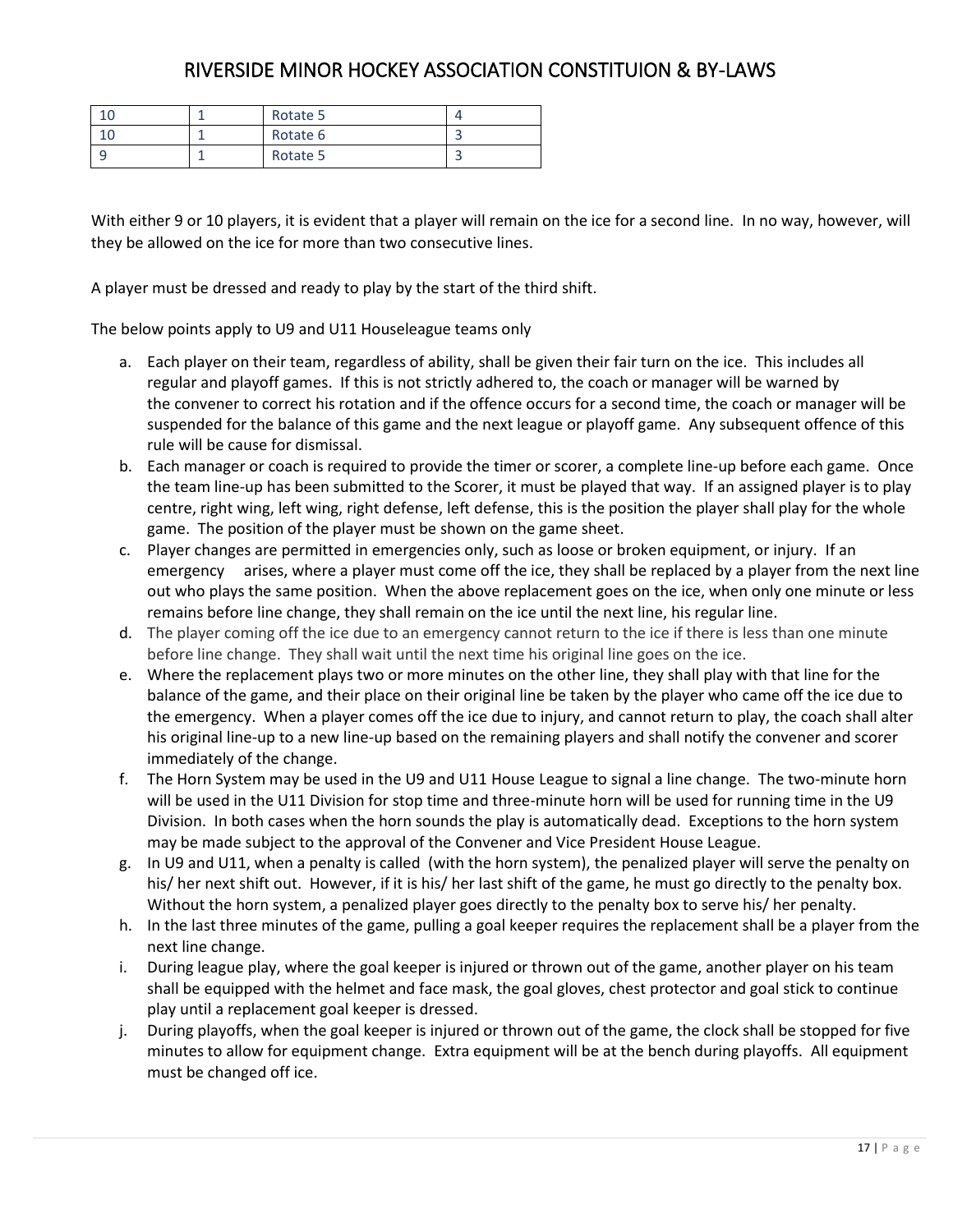## <span id="page-17-0"></span>Body Checking

Body checking will not be permitted in the House League in any division.

## <span id="page-17-1"></span>Policy for Local (House) League Teams

All House League Teams and Divisions will be subject to the Rules and Policies as established by the OMHA in their Manual of Operations for the current season.

Any coach requesting a player from another House League team play for their team on a one game or more basis must receive permission from the players Coach and the Divisional Convener.

#### <span id="page-17-2"></span>Referee Discipline

The Referee-in-Chief of the Riverside Minor Hockey Association shall have the authority to suspend, fine, or, discipline in any other appropriate manner an Official under his/her control for any conduct unbecoming an Official of the RMHA. This would apply only to Officials who are assigned hockey games by the RMHA Referee-in-Chief. This would not apply to Officials assigned hockey games by another Officiating organization. Officials may also be subject to discipline from the Ontario Minor Hockey Association.

The following schedule is the discipline to be imposed on an Official who fails to attend an assignment WITHOUT REASONABLE EXCUSE:

**First Offence** – the game fee for the next assignment will be forfeited to the association, **Second Offence** – the game fee for the next assignment will be forfeited followed by a suspension of not less than 14 days and not exceeding 30 days **Third Offence** – dismissal

The Official so disciplined shall have the right to appeal the decision of the RMHA Referee-in-Chief to the Discipline Committee. This notice of intent to appeal must be received in writing by the RMHA Board of Directors within 15 days of the disciplinary action being meted out.

The referee called in to fill the missed assignment will receive double the assigned fee

#### <span id="page-17-4"></span><span id="page-17-3"></span>Travel Division

#### Name

All travel teams in R.M.H.A. shall be called Riverside Rangers. All colours of Travel Teams shall be red, white and blue.

#### <span id="page-17-5"></span>Number of Players

Travel teams in the U9, U11, U13, U15, U18 divisions will carry a minimum of 17 players, two of whom will be dressed as goalies. Maximum number of players rostered and dressed will be in accordance with O.M.H.A. rules and regulations. All travel teams will be required to remit travel fees for 17 players unless exception is granted by the RMHA Executive. Teams wishing to roster less than 17 players must receive permission from the RMHA Executive.

Travel teams are to be made up of the best available players, in each division, as established by tryouts, at the discretion of the Coaching staff, to be developed by that Coaching Staff, to represent RMHA in such Leagues as the Board shall determine.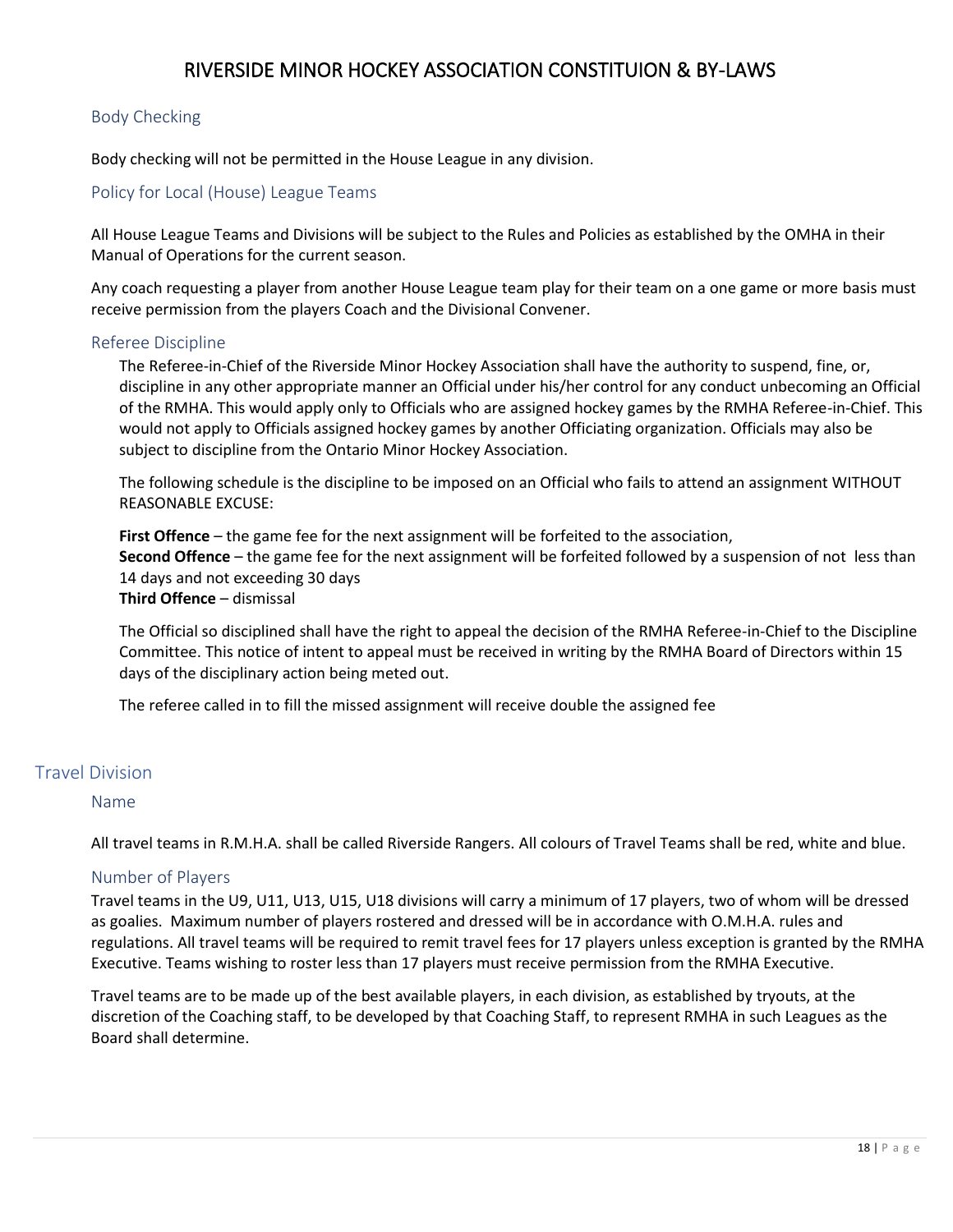## <span id="page-18-0"></span>Player Movement

After December 15 of the current playing year, no permanent movement shall be allowed between House League and Travel teams unless requested in writing and approved by the Board. Such movement would be on an emergency basis only, such as an accident, illness or player resignation. In these circumstances a player movement may be approved by the Board if the team is below the minimum of 17 players.

Temporary permission can be obtained from Vice President Travel Division and the Vice President House League for rostered players only on a game-by-game basis. Players must fulfill their House League commitment first.

After January 10<sup>th</sup> of the current playing year, no movement of Travel Team players shall be allowed until such time that the lower division team has been eliminated from OMHA playdowns.

Vertical movement of affiliated players may take place during the season subject to the permission of the Vice President Travel, the parents/guardians and lower division Coach. Players must fulfill their present team commitments.

A player may request to try out in a higher age division providing a request is submitted in writing by March 1st of the current season to the Association Vice President Travel.

Players trying out in a higher division must meet the following criteria in order to be successful in making that team -Forward-must be in the top 3, Defense-must be in top 2, Goalie-must be top goalie.

In addition a player may be evaluated prior to the completion of the current season, while playing for their current team during an OMHA sanctioned game. If the player shows a skill level that would deem them to be considered "exceptional" by the evaluating committee at their own level, the player may try out in a higher division the following year without the restrictions above. These players will be assessed by an independent committee nominated by the VP Travel.

All players must tryout in their own age group unless they have made a request as mentioned above.

Travel teams shall submit their team roster by October 30<sup>th</sup>. After this date, all movement shall be on a one for one basis. The players returned to the House League shall be eligible and able to resume play in the House League.

Travel teams attending tournaments may invite and use a lower division player(s) only when their roster is below fifteen (15). Approval of the Vice President Travel, the parents/guardians and lower division Coach must be obtained. Player(s) must fulfill their present team commitments.

In accordance with OMHA., a player will be allowed to play up to three (3) games per calendar day. A player requested by a Coach to play under affiliation will only be considered if it is the player's last game of the calendar day.

There will no outgoing player movement via NRP of ATM after November 1st of the current season.

## <span id="page-18-1"></span>Coaches Selection Committee

President and Vice President Travel Division shall, with Board approval, select a Committee to evaluate prospective Coaches and Trainers for Travel teams and recommend their selection to the Board for final approval. The Board shall be informed of all teams applied for and team preference by the prospects prior to final Board approval.

The committee shall be composed of the Vice President Travel plus five other members who shall be familiar with current operations of R.M.H.A.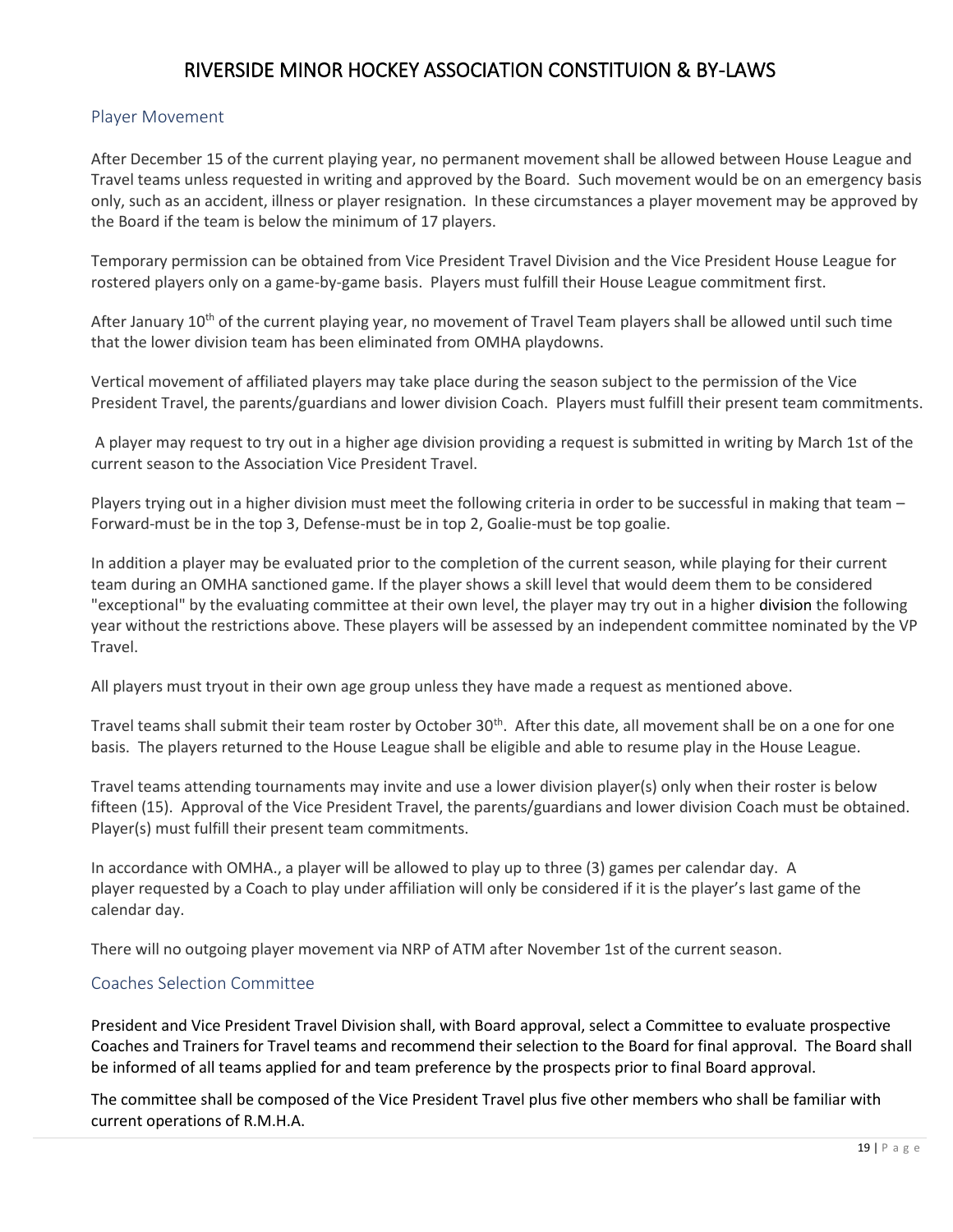Each coach will have a personal file which will contain the Coaches' Evaluation Forms and any pertinent information regarding the coach.

The Selection Committee will use the Coach's file as an aid in the coaching staff selection for the upcoming season. This file will be held in strictest confidence and be seen only by the Coach's Selection Committee, and the President.

#### <span id="page-19-0"></span>Coaches

All coaches selected by the Boards shall have full responsibility for their individual teams and be accountable to the Vice President Travel Division and the Board. Coaches not adhering to the Constitution and Bylaws, Code of Conduct, Policies and Procedures of the Riverside Minor Hockey Association may be removed from their position.

All coaches shall select a manager and trainer subject to Board approval.

All coaches shall be responsible for the conduct of their respective players, managers and trainers.

All coaches shall assign to their managers the responsibility of performing financial duties for said teams as directed by the Treasurer / Bookkeeper of R.M.H.A.

All coaches are responsible for returning all equipment as assigned to them by the Equipment Manager.

The preferred term for coaching staffs with the same team in Travel Division is 2 years. After the 2-year term, where other suitable applicants are available, the team should be awarded to the new staff.

Notwithstanding this preference, the board may award the team to the same staff past the 2-year commitment, when it has been determined by the Coaches Selection Committee that other suitable candidates are not available, or the Coaches Selection Committee has determined, after due consideration, that the incumbent staff is the best possible candidate.

In all cases the RMHA Board of Directors maintains the right to manage the awarding of teams to coaching staffs in a manner that best serves the interest of RMHA.

#### <span id="page-19-1"></span>Tournaments

No travel team will be allowed to enter a Tournament (including a RMHA hosted tournament) without the approval from the Vice President Travel Division. Travel teams wishing to enter local tournaments must submit their applications in writing including name, date and location to the Vice President Travel Division. Applications for teams wishing to travel outside of the province or country for a tournament must be submitted to the Vice President Travel Division pending final approval of the RMHA Board of Directors.

All travel teams may enter a maximum of three (3) tournaments per year. Additional tournaments must have Board approval.

All financial arrangements relative to said tournaments will be established by the Board each year.

#### <span id="page-19-2"></span>Financial

Each player on a travel team as of October 1<sup>st</sup> shall be required to pay a monthly assessment fee determined by the Board annually for practice ice time. The travel team practice ice assessment fee will be paid October  $1<sup>st</sup>$ , November 1<sup>st</sup>and December 1<sup>st</sup>.

A player attending a higher division practice will be assessed a practice fee as established by the Board of Directors.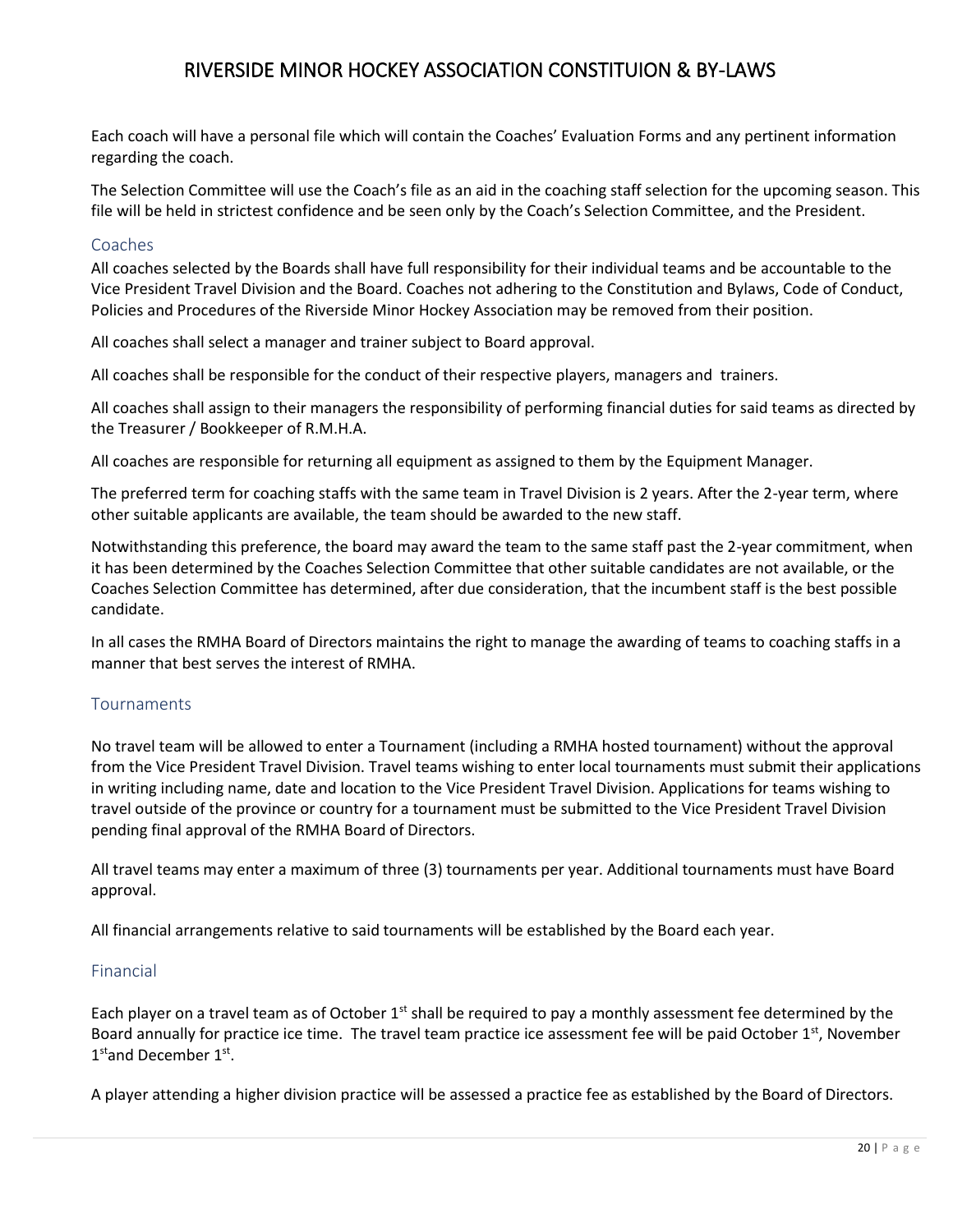Approval must be obtained from the Vice President Travel Division for a player to be allowed to practice with a higher division team.

#### <span id="page-20-0"></span>Discipline

Any disciplinary action outside of playing rules may be allowed to a maximum of one game, and anything beyond that must be approved and reported to the Vice President Travel Division in writing outlining the reasons and length of discipline. All match penalties and Coaches suspensions shall be reported to the Board by the Vice President Travel Division.

A clear statement of the Coaching staff's policies and team rules shall be presented to both players and parents at the beginning of the season.

#### <span id="page-20-1"></span>Equipment

Team uniforms are to be worn for games only. Each player will be held responsible for loss of RMHA equipment and will cover the full cost of the missing equipment as assessed by the Equipment Manager, directly to the Treasurer / Bookkeeper.

Any team using existing RMHA jerseys (not individually purchased) must provide a post-dated cheque dated April of the following year to be collected from each travel player. The cheque will be returned upon return of the jersey at the end of the season.

## <span id="page-20-2"></span>Playing Time

Equal ice time is not guaranteed in Travel Team competition.

#### <span id="page-20-3"></span>Additional Entry Teams (A/E) or Rostered Select Teams (If Applicable)

A/E or Rostered Select teams will consist of players from both Major and Minor age groups.

All "A" travel teams shall have first right of refusal on all travel eligible players. Players wishing to play A/E or Select must first be waived by the appropriate "A" team. Players not meeting these criteria will be eligible to play house league only. All A/E or Rostered Select teams will comply with the Travel guidelines for number of players.

## <span id="page-20-4"></span>Fundraising / Financial Policy & Procedures for Travel Teams

The R.M.H.A. Board of Directors set a limit of \$15,000.00 bank account budget for each Travel Team in our organization except for the Midget Minor team in preparation for a European or other year-end excursion. Any exceptions MUST be approved by the R.M.H.A. Board. Teams which deviate from this policy will be subject to restrictions from the Board of Directors including but not limited to refusal of tournaments, relinquishing of excess funds to RMHA and other possible discipline.

Upon request, the R.M.H.A. Board of Directors will provide Travel Teams in our organization with a startup loan to be repaid by December 31st of that calendar year. A post-dated cheque for December 31st will be required.

RMHA Board pre-approved fundraisers for all Travel team are as follows: RMHA Bingos / Cheese / 50/50 Draws (with license) / Car Wash / Can/Bottle Drives / Skate-a-Thon / Garage Sale / Prize Table.

Please note, date and locations MUST be approved before the fundraiser can proceed. The RMHA Board must be notified of any donations before they are deposited into Travel Team bank accounts.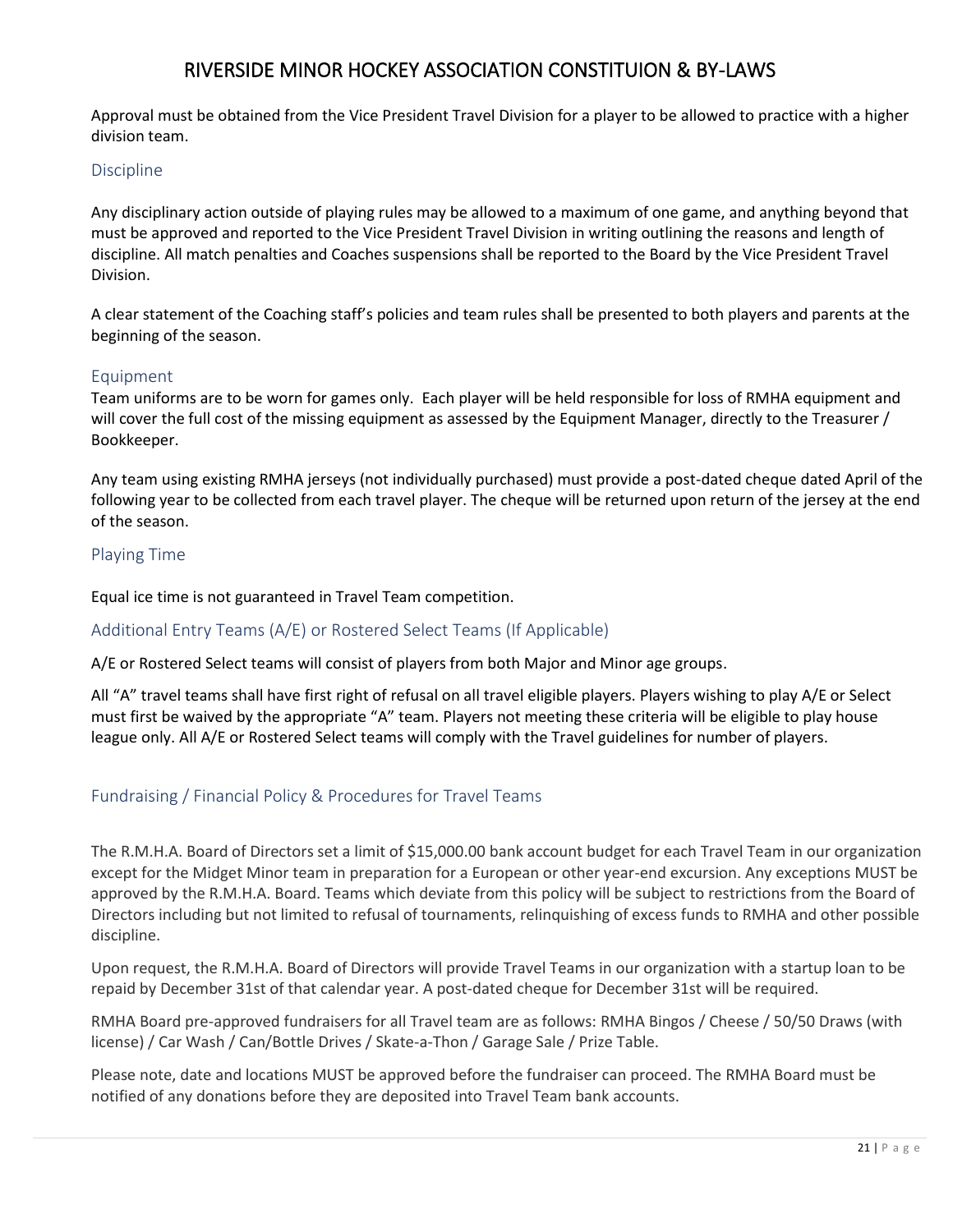RMHA Sponsors MUST NOT BE SOLICITED. No Advertiser banners allowed. Teams may not solicit sponsors for the purpose of advertising including banners, programs and crests.

RMHA pre-approved expenses for each Travel team are as follows:

- Office Expenses e.g. paper/postage/phone etc.
- Coaching Staff Expenses e.g. 2 rooms for 4 staff for each night. Mileage 4 staff (1 car).
- Hospitality room/pizza party (away Tournament).
- Team end of year party/Coaching Staff appreciation.
- Purchase of extra ice.
- Purchase of water bottles/hockey bags.
- Misc. expenses e.g. props or aides, boards etc.
- Purchase of hats, windsuits, turtlenecks, jackets.
- Practice Jerseys and Sox.

The U16 Travel Team falls under special guidelines as approved by the RMHA Board of Directors and will be outlined separately below. All team apparel must be approved by the R.M.H.A. Board of Directors. The above must be paid for by team funds.

Any altering or non-return of Team jerseys without RMHA approval will result in player/parent being responsible for total cost of replacing the jerseys.

All travel team players must wear navy blue helmets and red pants. N**O EXCEPTIONS.**

Travel Team financial reports must be submitted to the RMHA Treasurer / Bookkeeper twice in the season. Once before January 15<sup>th</sup>, and the other after the season is complete. All sources of income and expenses must be shown on the Travel Team financial report. Parents on the team must also receive a Team financial report monthly.

Any remaining balance at the end of the season must be submitted to the RMHA Administrator along with receipts and final bank balance. No cash disbursements will be paid to players / families. If surplus funds exist at the end of the season, the team should coordinate with the VP of Travel for instructions.

Travel Team ice costs are to be collected as designated by the R.M.H.A. Board of Directors. Any RMHA player not on the Travel Team but using Travel Team ice for practice, MUST pay \$5.00 each time. All Travel Team ice costs are to be submitted to the R.M.H.A. Administrator.

Travel Team 50/50 draw reports are to be balanced after each game and the report submitted with the monthly financial statement to the R.M.H.A. Administrator.

Travel Team referee floats will be disbursed by the Administrator and amount to be designated by the R.M.H.A. Board.

PLEASE NOTE: Travel Teams using practice ice for an exhibition game are responsible for the scheduling and the cost of the referees. Contact the R.M.H.A. VP of Travel if you need referees on practice ice.

All League games will automatically be scheduled. Travel Teams participating in **OMHA** Playdowns or **OHF** Tournaments may have expenses paid as follows:

- a. Travel Teams must be traveling past a 200 kilometer radius one way to receive funds.
- b. Travel Teams during finals may receive the full cost of a 55 passenger coach chartered by RMHA. if funds allow.
- c. Travel Teams attending **O.H.F.** finals may receive \$1,500.00 and the full cost of a 55 passenger coach chartered by RMHA, if funds allow.

**Any Travel Team** winning the final OMHA **Playdowns** may have a RMHA Board approved jacket purchased for the players and the **5 coaching officials**, providing funds are available.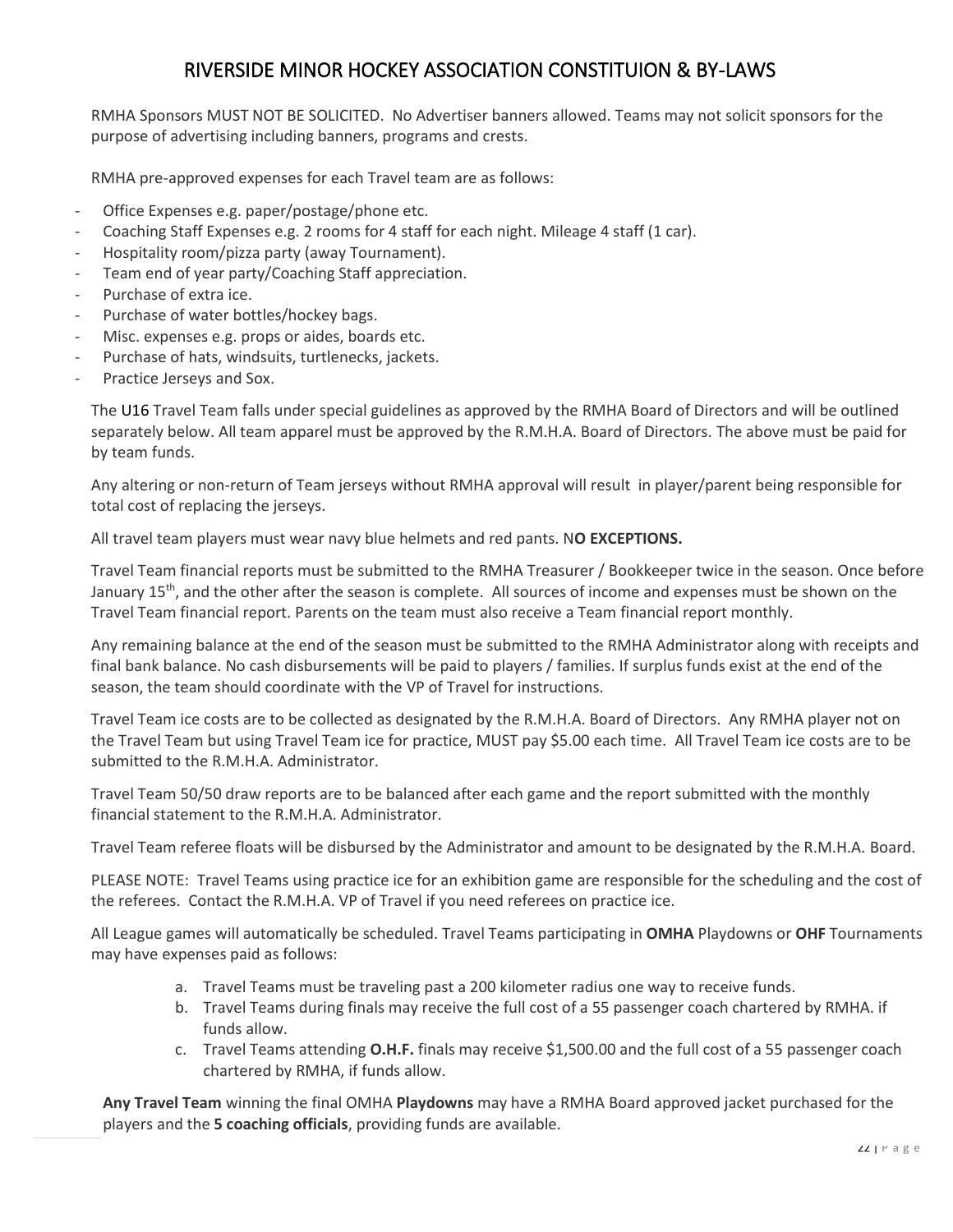Any Travel Team winning the O.H.F. Championship will have a plaque purchased by R.M.H.A. and engraved with the appropriate information to commemorate this achievement.

RMHA will not be held accountable for any debts incurred by a team.

## <span id="page-22-0"></span>U16 Travel Team Fundraising Guidelines

The following guidelines will be imposed for any Midget Minor team that is fundraising for an overseas trip or any other Board sanctioned year end trip.

- 1. The Minor Midget team will use an OMHA sanctioned travel agent to coordinate their overseas trip. If the team is not planning an overseas trip the VP of Travel will approve and provide a full itinerary to the RMHA Executive for approval.
- 2. The Minor Midget team will be the only RMHA team allowed to operate a Golf Tournament as a fundraiser. In the event that the team does not wish to participate in this fundraiser it will be offered to another travel team or the Board to manage.
- 3. The Minor Midget team will be the primary seller of the Grand-a-Week ticket raffles.
- 4. The Minor Midget team will be the primary seller of advertisements for the Christmas Tournament Program. (Bantam Major and Bantam Minor teams will participate if they wish however any funds raised will be held by RMHA to be used for their Minor Midget trip.
- 5. All money raised from fundraising events that are to be used toward the year-end trip will be deposited to the RMHA General Account by the RMHA Treasurer / Bookkeeper. This money will be held in trust by RMHA
- 6. RMHA will provide an accounting of these funds to the RMHA Board of Directors and to the Minor Midget team at their request.
- 7. Team Manager will make available to the team on a monthly basis a detailed accounting of the income / expenses from the account.
- 8. The RMHA Treasurer / Bookkeeper will use these funds to pay all trip-related costs for the Minor Midget team. The money held by RMHA can only be used for the following purposes:
	- 1. All travel-related costs for rostered team members, 5 staff members and 1 OMHA representative.
	- 2. RMHA approved track suits for all rostered team members & 5 staff members (funds permitting)
	- 3. RMHA approved hockey bags for all rostered players (funds permitting).
	- 4. RMHA 3rd jersey which is to be RMHA colors only and must include the RMHA logo. This design must be Board approved prior to purchase.
- 9. No team will have any claim to funds in the trust other than for costs which are described in section 7 related to the overseas trip or Board sanctioned year-end trip.
- 10. Any funds that remain in the trust, after the settlement of trip costs for which the Midget Minor team may be reimbursed under these guidelines, will be transferred to the RMHA for its use.
- 11. Any player that quits or is removed from the team is not entitled to any portion of the year-end funds.
- 12. Any player that decides not to participate in the year-end trip is not entitled to any refund of funds based on their fundraising contributions.
- 13. Any member of the team that deviates from the pre-approved trip plan will do so at their own cost and RMHA will not be held financially accountable for those costs. No refunds or disbursement of team funds will be provided.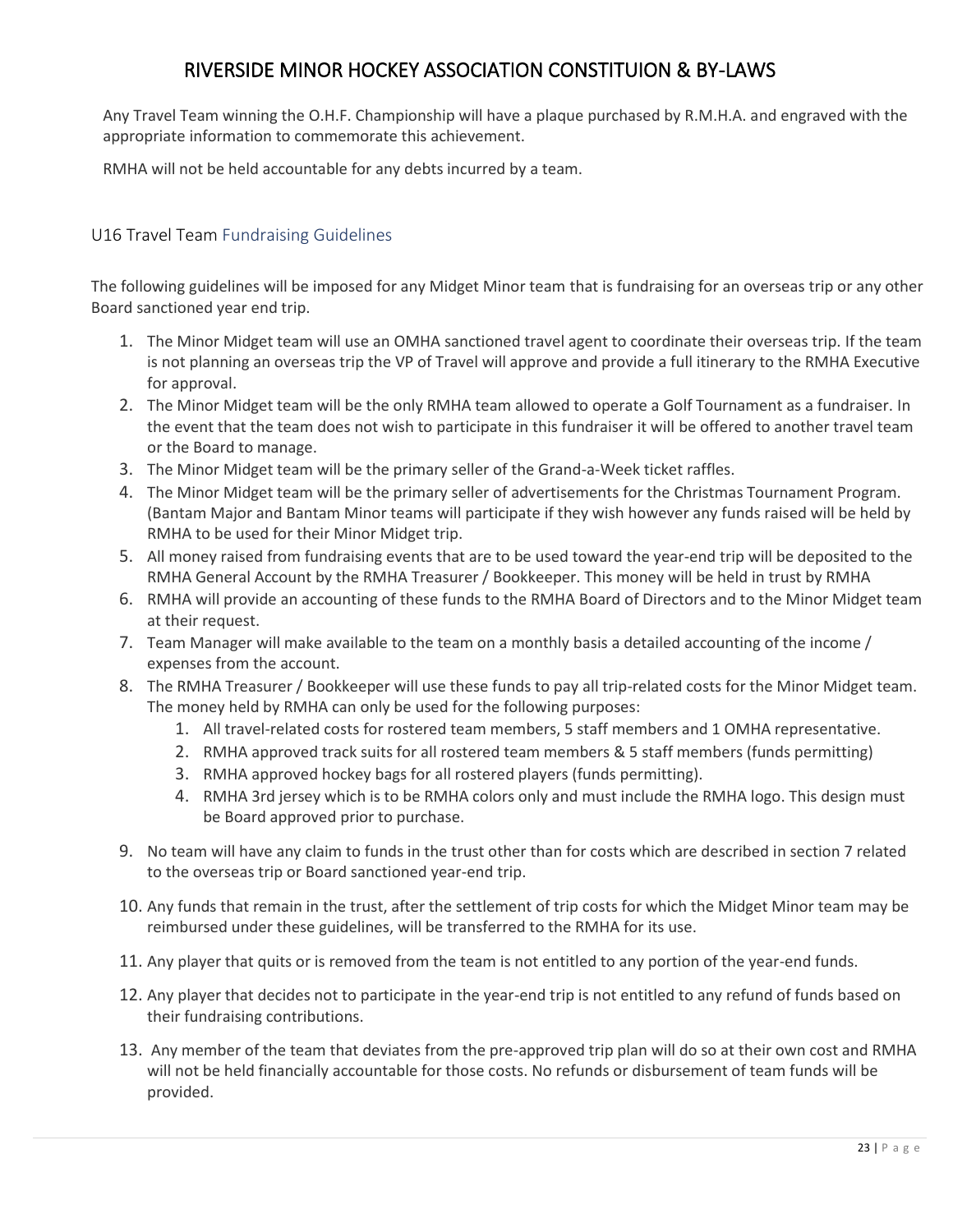14. The team funds are viewed as a holistic amount and as such there will be no individual family / player accounting provided.

### <span id="page-23-0"></span>RMHA Procurement Policy

RMHA procurement policy is set out as follows and supersedes any other procurement policy that is dated prior to the effective date:

- a. ALL RMHA Board Members are expected to read, understand and adhere to this policy. There are no exceptions to the policy and any procurement made without regard to this payment policy may result in a sanction of the member(s) by the RMHA Board.
- b. For all expenditures that exceed \$2,000, RMHA will seek a minimum of 3 bids from outside vendors. The vendors, wherever possible, should have no known direct relationship with any member of the RMHA Board.

This policy will pertain to the following areas of procurement but can be amended at any time by the RMHA Executive:

- Equipment;
- Social events including but not limited to banquets hosted by RMHA; and
- Tournament expenses such as program printing costs, t-shirts.

The vendors will submit their bid in writing for presentation to the RMHA Executive or RMHA Board. *The vendor shall include their best price as well as all intangibles that will make up the final product (i.e. order / delivery time; setup if applicable; etc).* The RMHA Executive or RMHA Board will determine the final selection based on all elements noted above and notify the vendor of their decision.

Each procurement process shall be considered singular and will not in any way be interpreted as ongoing business or a guarantee for business.

Requests for additional equipment and the procurement of equipment for the purposes of hockey programming must be approved by the RMHA President and/or Executive and initiated by the Equipment Manager only. No other person is authorized to initiate any equipment purchases on behalf of RMHA. Any unauthorized purchases will be considered null and will be the responsibility of the originator.

Any changes to this policy must be presented in writing to the RMHA Executive. Questions in respect to this policy should be directed to the RMHA President and/or Treasurer / Bookkeeper.

## RMHA Travel Jersey Policy

Players are responsible for the purchase of a complete set of jerseys (home and away). RMHA will schedule ONE sizing date where all players are required to finalize their jersey size. Players that are unable to attend the sizing date must make separate arrangements on their own with the vendor before order date; failure to adhere and 'best guess' sizing will be made on that players behalf.

RMHA will pre-select ONE vendor to be used for the purchase of jerseys and other assorted spiritwear including but not limited to:

- 1. Track suits
- 2. Jackets
- 3. Hockey bags

Selected vendor must agree to the following: